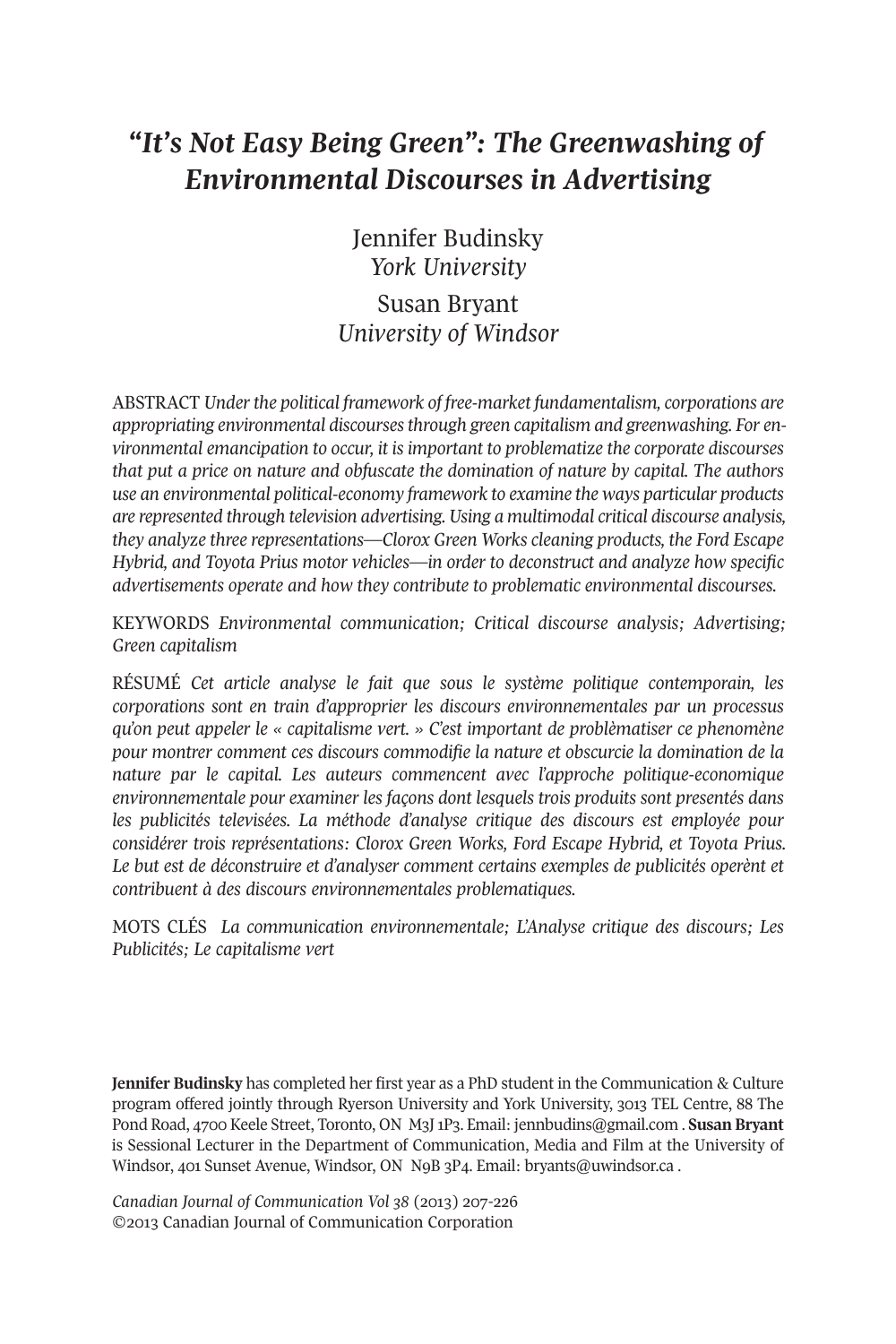# **Introduction**

Human beings and the natural world are on a collision course. Human activities inflict harsh and irreversible damage on the environment and on critical resources. If not checked, many of our current practices put at serious risk the future that we wish for human society and the plant and animal kingdoms, and may so alter the living world that it will be unable to sustain life in the manner we know. Fundamental changes are urgent if we are to avoid the collision our present course will bring (Jhally, 2000).

 $A$  dvertising discourses and capitalist ideology play a major role in shaping the actuative and behaviour of society; through the encouragement to endlessly consume products, they are leading the human race down a road that may eventually lead to catastrophic consequences. The dramatic, ongoing environmental degradation we are witnessing points to the need for increased on-the-ground activism and environmentalism that goes beyond the narrow set of "choices" related to consumerism. However, as we argue in this article, major corporations and big media are deflecting our attention away from this need and replacing it with the apparently easy solution of green consumerism. The problem with green consumerism is that, although buying a "green" product may be the "lesser of two evils," it still operates within a neoliberal, capitalist context that is more concerned with making a profit than with saving the environment. A neoliberal reliance on the free market as the source of solutions for all problems, along with the complementary focus on the individual and on individual choice within the market mean that individuals are encouraged to believe that they can be environmentalists simply by making ostensibly thoughtful choices from within the range of consumer choices available on the market. Attention is deflected away from the forms of collective action often needed to bring about meaningful social/environmental change.

This article examines the ways in which the corporate appropriation of environmental discourses works to obfuscate the domination of nature by capital. We also examine how green capitalism operates to commodify the Earth's natural resources and naturalize consumption, and how corporate greenwashing functions to mask this process. Some argue that the representation of environmental products and the discourses of green capitalism can reinforce positive discourses of environmentalism by urging consumers to purchase environmentally friendly products over ones that cause greater damage to the Earth. We challenge this point of view and argue that this discourse merely focuses on the representations of products and does not go far enough to critically interrogate the dominant power structures that undermine collective interests and environmental emancipation and therefore leaves the neoliberal agenda intact.

The goal of the research has been to deconstruct the powerful forces that work to create an ideology that is seemingly aligned with both environmental and capitalist interests. In particular, we do this by examining how this ideology is represented and appropriated within specific examples from advertising, in order to illuminate how these ads contribute to a system of discourses that supports the neoliberal agenda.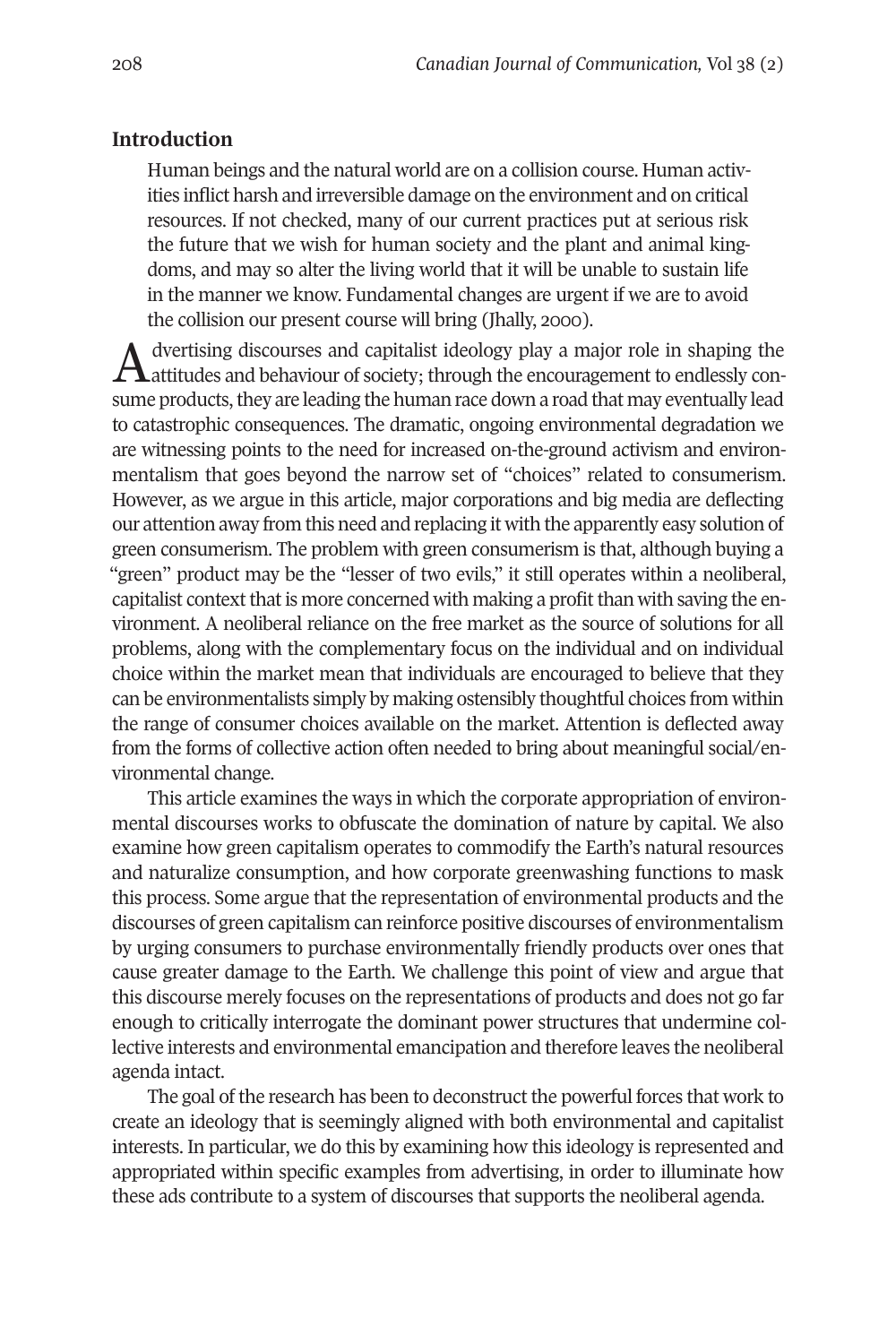# **Green capitalism and greenwashing**

Greenwashing has been referred to as "the act of misleading consumers regarding the environmental practices of a company or the environmental benefits of a product or service" (TerraChoice, 2009, p.1). TerraChoice, an environmentally friendly marketing agency and consulting firm, describes what they refer to as the "sins of greenwashing" to include hidden trade-offs, no proof, vagueness, irrelevance, fibbing, the lesser of two evils, and most recently added to this list, the worshipping of false labels (TerraChoice, 2007, 2009, 2010).

Laufer (2003) found that many familiar Fortune 500 companies engage in greenwashing strategies, such as publishing false health and safety reports, which work to shift the focus from the firm, create confusion, undermine credibility, criticize valuable alternatives, and deceptively promote the firm's objectives, commitments, and accomplishments. Laufer contends that greenwashing turns on three elements of deception: confusion, fronting, and posturing (2003). Moreover, voluntary environmental reporting undermines the quality and reliability of the reporting, a fact that shows the need for standards in monitoring and reporting environmental information, including thirdparty verification (Laufer, 2003).

Growing concern forthe environment on the part of citizens has led corporations to advance a new ideology of green capitalism, in which consumers are urged to help the environment through the purchase of ostensibly eco-friendly products. The problem with green capitalism is that it still treats the environment as an externality something that can be bought and sold (Lubbers, 2002; Tokar, 1997). It also places responsibility on individuals to change their habits, which is appropriate to some extent; however, this shifts the focus away from corporations as the cause of many of the world's environmental problems and also away from the government as regulators. Moreover, placing agency in the hands of individuals rather than corporations serves to further advance the neoliberal agenda by keeping us thinking about ourselves as individuals and consumers rather than as citizens or community members. The discourses of advertising play a key role in this process.

Richard Kahn (2009) discusses the problem of green consumerism as fundamentalist consumerism, with the view that larger structural problems in society can be fixed by acts of individual consumer choice, rather than real corporate change. In this sense corporations are telling the public to "vote" with their dollar. This consumer "democracy" serves to "weaken robust ideas of political and social democracy, as personal agency, social freedom, and the obligations of citizenship are ideologically tethered to capitalist market relations and renewed profiteering" (Kahn, 2009, p. 49).

# **Environmental political economy as an approach**

Environmental political economy incorporates the natural totality of organic life by looking at the links between social behaviour and the environment (Mosco, 2009). This approach is important because if we fail to take the environment into account in our everyday actions, we risk exhausting our natural resources and will create a much more difficult world for future generations to live in, if the planet survives at all (Suzuki & Taylor, 2009).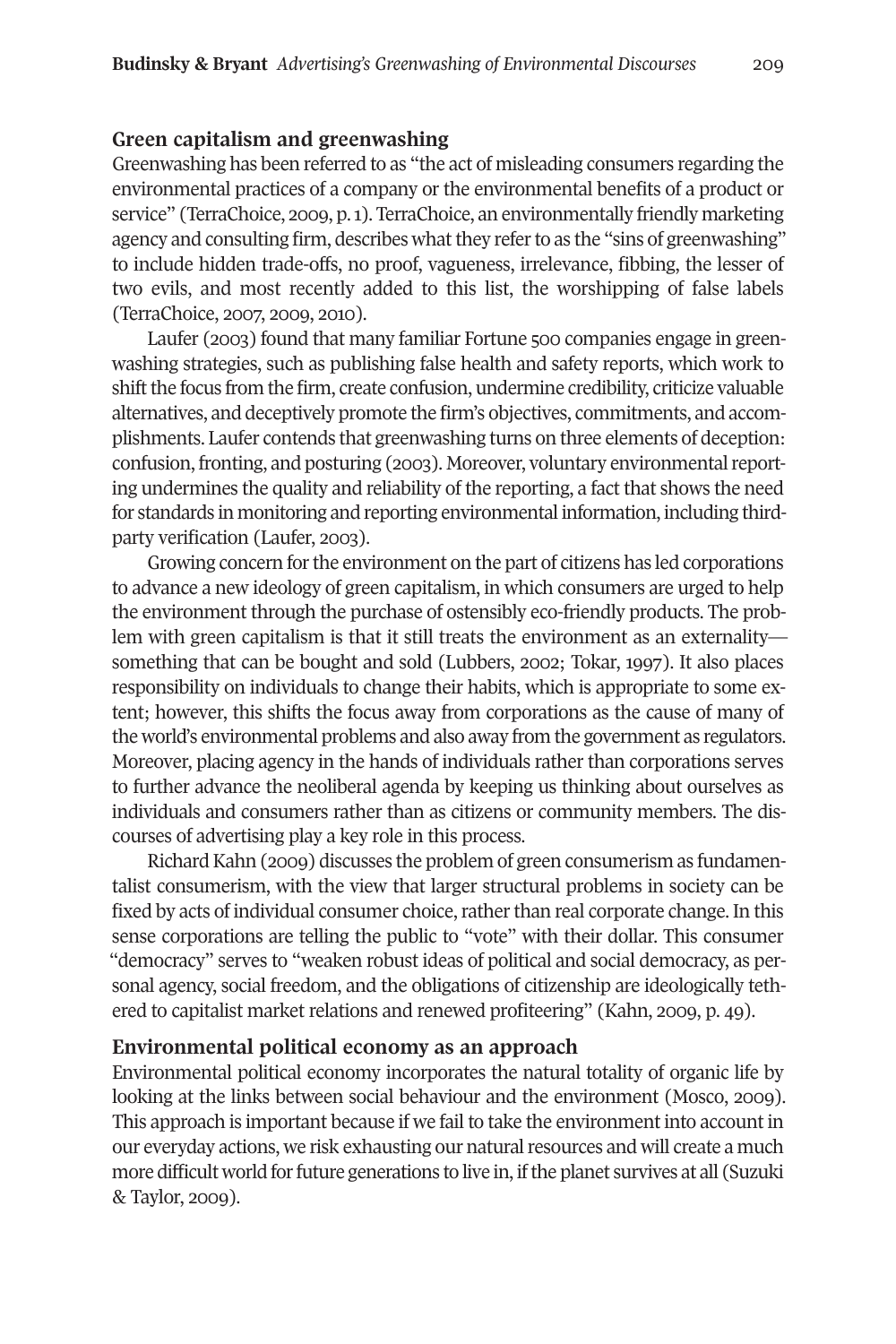Environmental political theory calls into question what we value as a society and as individuals.It critiques market-based society, globalized capitalism, and the emphasis placed in our society on the need for endless material consumption (Kassiola, 2003). These common values are inconsistent with our ecological abilities and are resulting in an unsustainable society, and one that is unsatisfying and undesirable for many citizens (Kassiola, 2003). A collaborative environmental perspective requires both collective and participatory decision-making (which we see in democratic socialism) in order to produce a healthy ecology (Mosco, 2009).

Erich Fromm's (1955) work is helpful in its attempt to extend Marx's concept of alienation beyond the realm of production and point to the ways in which humans are also alienated in the realm of consumption. Fromm argues that the process of consumption is alienating since we acquire things with money, which is an abstract representation of our labour and effort (1955). He further says we are alienated at the level of consumption since "we are surrounded by things of whose nature and origin we know nothing" (p. 130). We therefore lack respect for the process of production, and our only connectedness to a product is in how to manipulate or consume it (Fromm, 1955). This is problematic because we are then deeply disconnected from these products and are never satisfied with what we have, which in turn leads us to consume more and more products in the pursuit of feeling fulfilled.

When we begin to lose sight of the things that bring us together as a community and are constantly bombarded by capitalist discourses through advertising and public relations, democracy, human well-being, and happiness are devalued. Neoliberal discourses urge us to think and live as individuals, rather than as a collective, and this alienates us from other human beings, as well as from nature. It is capitalism and the discourses of advertising that "systematically relegates discussion of key societal issues to the peripheries of the culture and talks in powerful ways instead of individual desire, fantasy, pleasure and comfort" (Jhally, 2000, p. 5). This focus on the individual rather than on the collective good discourages the long-term thinking that is needed to address problems of environmental degradation. Green capitalism is in fact extending the externalization of nature by extracting resources without consideration forthe environment and selling them back to the public with a big green bow.

Since advertising speaks to us as individuals, it further reinforces the neoconservative notion that "there is no such thing as 'society' " (only individuals and their families) (Jhally, 2000, p. 4). Ideologically, capitalism and the market appeal to the worst qualities in people, such as greed and selfishness, and undermine and discourage our best qualities, such as compassion, caring, and generosity (Jhally, 2000). These ideologies further assert that we should continue to consume things, and to look out for ourselves as individuals over the interests of the collective.

As Terry Eagleton (1991) argues, we should view ideology not as disembodied ideas or behaviour patterns, but as a discursive or semiotic phenomenon because this "emphasizes its materiality … and preserves the sense that it is essentially concerned with *meanings*" (p. 194, emphasis in original). Moreover, Stuart Hall's (1997) concept of representation is relevant here. Hall asserts that the power to signify events in a particular way is an ideological power. Ideological power is not a neutral force, but is a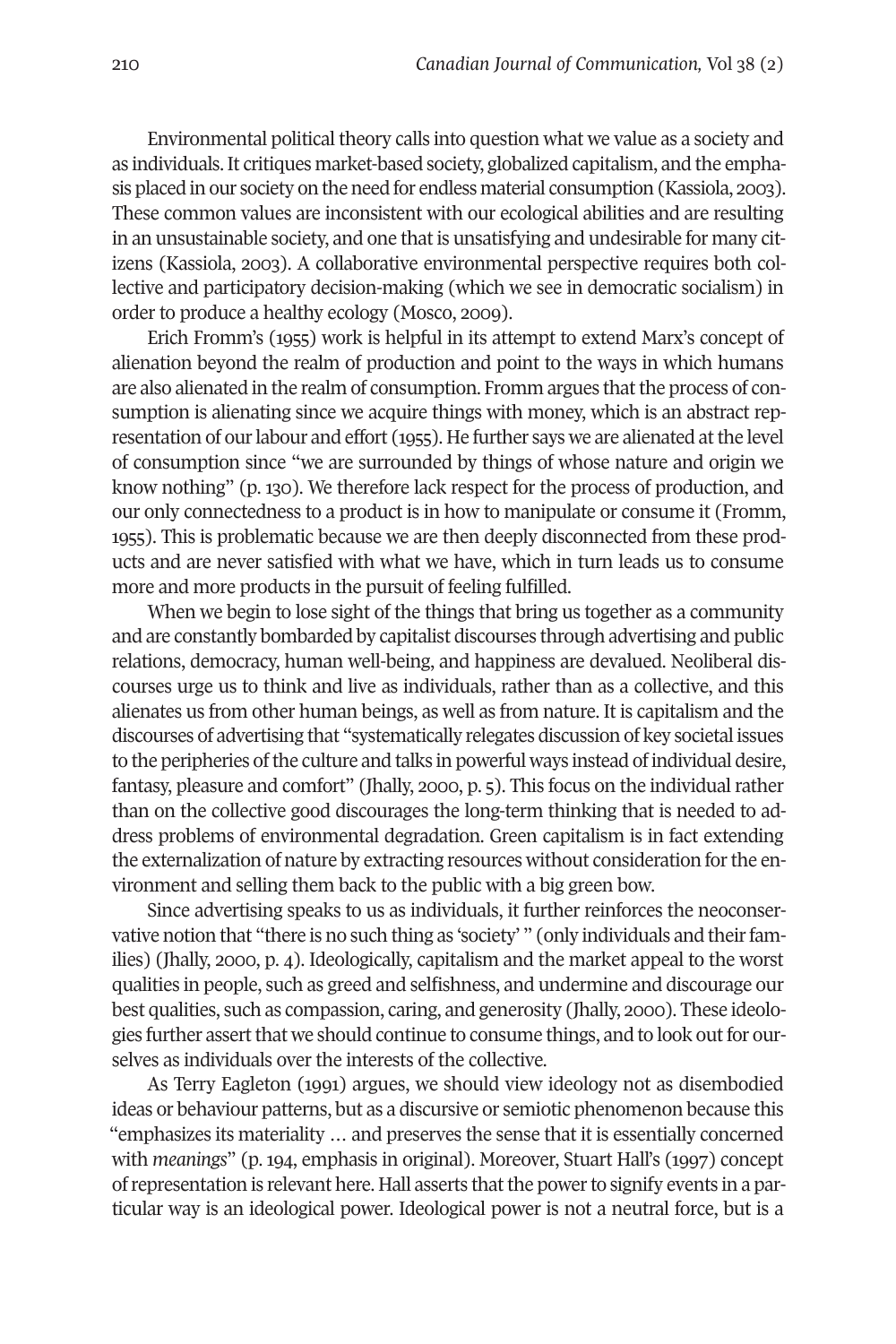site of struggle; therefore, ideologies depend on the politics of signification. This implies that it is the dominant groups in society that have more resources at their disposal to present their ideological interests as natural and "common-sensical" in ways that function to uphold the status quo.

Political economy, ideology, and representation all mesh well with the method of critical discourse analysis insofar as each of them recognize the cultural/political terrain as a site of struggle while, nonetheless, acknowledging that hegemonic discourses are most often shaped by powerful and affluent groups. Most importantly, the animating principles of these approaches contribute to the axiological commitment of critical emancipation and potentially transformative forms of environmental activism, which we contend are necessary to facilitate meaningful change in our interactions with nature. Consumer-driven models such as green consumerism are still part of the economic system, which is rooted in the goal of continuous growth. This is problematic to the environment because "we know that we are rapidly exhausting what the earth can offer and that if the present growth and consumption trends continued unchecked, the limits to growth on the planet will be reached sometime within the next century" (Jhally, 2000, p. 5). Purchasing green products as a form of consumer activism ignores the fact that our earth cannot sustain these continued levels of growth and also ignores the massive amount of waste produced as a result of our excessive consumption.

## **The analytical tool: Critical discourse analysis**

For this research, we employ Thomas Huckin's (1997) approach to critical discourse analysis (CDA) since it accounts for visual representations/images that often accompany written/spoken text. Therefore, Huckin's version of CDA is more useful than other approaches (e.g., Fairclough, 1989, 2003; Wodak, 2004) in examining advertisements—in our case, television ads—because it facilitates a multimodal form of CDA that addresses the use of text, image, and sound in conjunction with one another. Huckin (1997) describes CDA as a "highly context-sensitive, democratic approach, which takes an ethical stance on social issues with the aim of improving society"  $(p, 1)$ .

Huckin (1997) discusses the analysis as a two-staged event. Following his model, we have first looked at the text as a typical reader would—merely trying to comprehend what the text is saying. Using the advertisement's transcript, we developed a general analysis and summarized the commercial from the perspective of the typical reader. At the second level, Huckin wants the analyst to take a step back from the text and look at it more critically, resisting the text at different levels (1997). This step involves looking at the text on different levels, raising questions about it, thinking about how it could be constructed differently, and comparing it to related texts (Huckin, 1997). We have followed Huckin (1997) in examining the following**:** genre, framing, visual aids, foregrounding/backgrounding, omissions, presupposition, discursive differences, topicalization, agent-patient relations, deletion or omission of agents, insinuation, connotations, register, and modality.

At a critical level, the reader must first identify the *genre* to which the text belongs—in the case of this analysis, the advertising genre. Some elements to look for in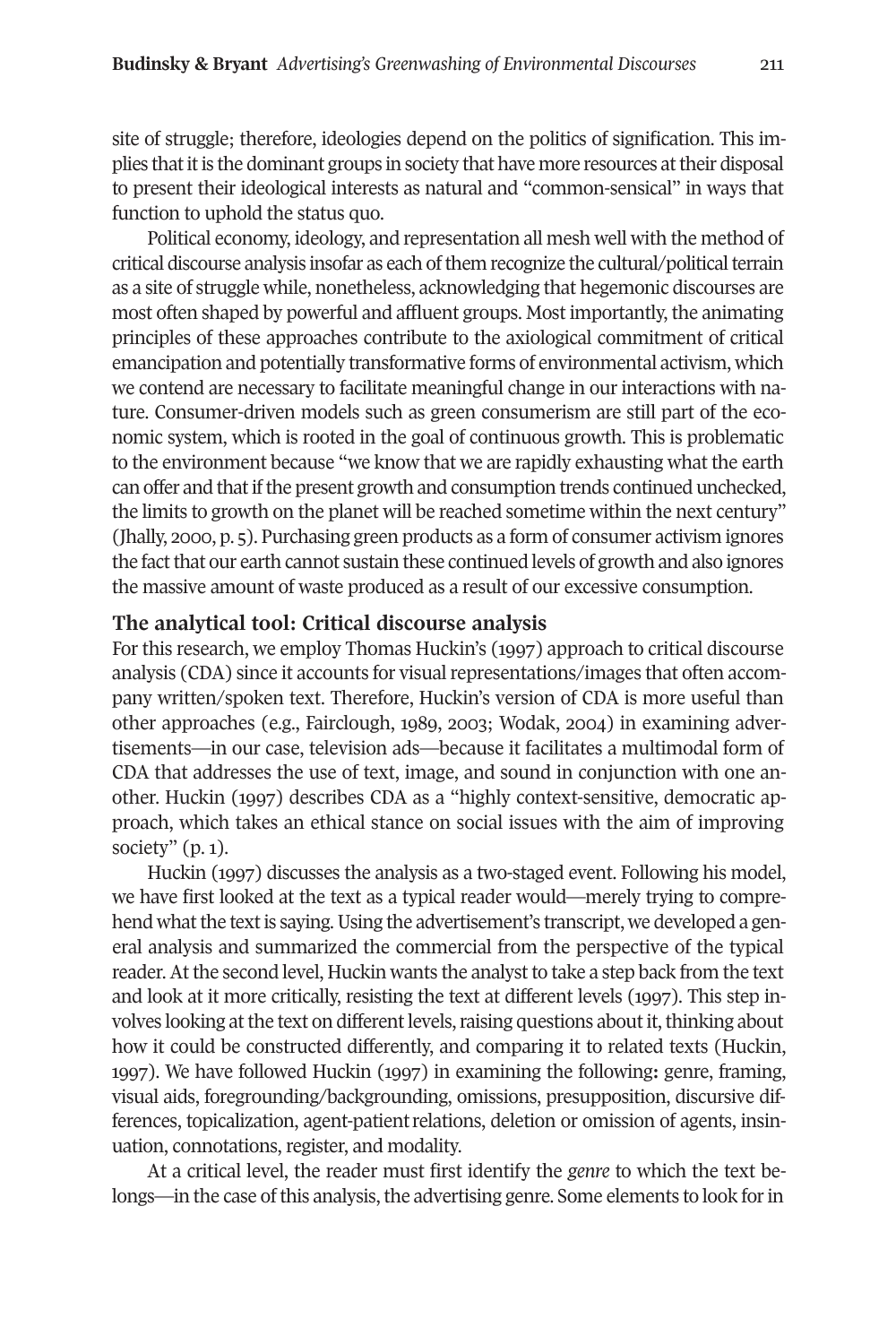terms of the genre of the text are how certain statements might serve the purpose of the writer/producer, and most significantly what could have been said but was left out, and why (Huckin, 1997). Examining *omission* is crucial to any critical discourse analysis because it often highlights the hidden intentions of the writer/producer. Omission is a powerful aspect of textualization because when a writer/producer leaves something out, it does not often enter the reader's/viewer's mind and therefore it is not subjected to their scrutiny (Huckin,1997). This act of omission is a major way that advertising discourses serve to distract the reader from what is really important.

*Framing* examines how the context of the text is presented, and from what perspective. Frames are often presented as narratives or stories with universal themes, such as good versus evil. Another powerful way of framing a text is through the use of visual aids (Huckin, 1997), which is especially relevant to our analysis. The next step in analysis is to look at the *foregrounding* and *backgrounding* of the text; this includes which concepts are emphasized by the writer/producer and which are marginalized or omitted. The writer/producer can also use *presupposition* to influence the reader/viewer, which Huckin (1997) defines as "the use of language in a way that appears to take certain ideas for granted, as if there were no alternative" (p. 6).

In looking at the text as a whole, the reader/viewer must keep in mind the discourse or*register* of the text. This usually takes into account the tone and formality of the text, and whether or not the voice is presented as that of an expert or a typical user. Depending on the purpose of the text, these different voices can be used to manipulate the reader/viewer. For example, using a voice of a typical user can make the reader/viewer feel compassion or connectedness to the ordinary citizen, whereas using an expert voice emphasizes the authority and expertise of the writer/producer.

Finally, the analysis involves examining the *language* used in the text. The reader must first construct the basic meaning of each sentence and should topicalize the sentence by identifying the grammatical subjects (Huckin, 1997). The *agent-patient relations*<sup>1</sup> are also important to identify because they can often uncover the intended power relations behind the text. This includes asking these questions: who is the agent? who is doing what to whom? who is initiating actions? and who are passive recipients (Huckin, 1997)? It is also important to recognize the deletion or omission of agents, often through nominalization and the use of passive verbs. The reader should then identify any *presuppositions* and *insinuations* at the sentence level as well. This is important because according to Huckin**,** "[p]resuppositions are notoriously manipulative because they are difficult to challenge: many readers are reluctant to question statements that the author appears to be taking for granted" (p. 7).

Since television advertising is primarily a visual medium, we choose to supplement our analysis with the use of Katherine Frith's levels of meaning in advertisements in order to provide a fuller assessment and deconstruction. Frith (1998) says we must learn what an advertisement *means* by deconstructing it, which for herinvolves its entirety—including text, image, and sound. The first level of meaning is similar to Huckin's (1997) cursory reading of the text, or looking at the text as a typical reader. At the surface level, meaning is based on the overall impression a reader gets from quickly looking at the ad (Frith, 1998).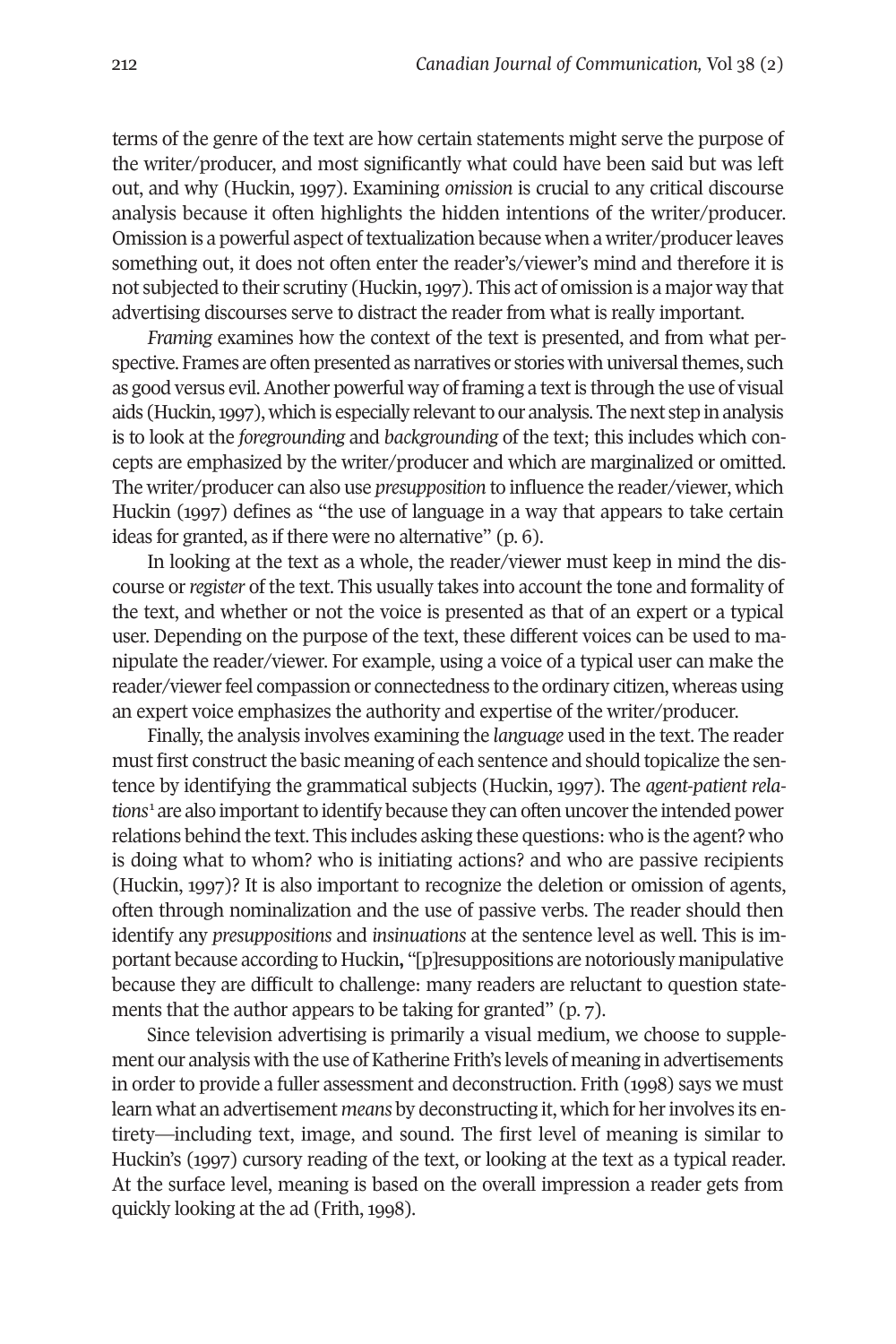Next, the analysis of the advertiser's intended meaning examines the writer/producer's intended sales message, which can be directly related to the commodity, but can also sell the reader/viewer a lifestyle or image (Frith, 1998). This is related to Stuart Hall's (1973, 1997) level of *encoding,* in which advertisers place meaning in the text, which audiences *decode* based on cultural referent systems.

Lastly, Frith's (1998) third level of meaning addresses the cultural or ideological dimensions of advertisements. This is closely related to Huckin's (1997) critical in-depth analysis of the text. Frith (1998) says this level relies on the cultural knowledge and background ofthe reader and is based on common beliefs about our culture. These beliefs are ideological in nature, as they appearto be "common sense" but are not actually universal beliefs or truths. This is the most important level to examine in ads because "[i]n order to really begin to see how advertising works to support and reinforce certain ideological beliefs it is important to deconstruct the deeper meanings of ads and learn how to take apart the cultural or ideological messages" (p. 6). Frith further contends that "[a]dvertising manipulates symbols to create meaning and inour society,the values expressed in advertising mirror the dominant ideological themes" (p. 13).

Critical discourse analysis and "the levels of meaning in advertising" strongly complement environmental political economy, ideology, and representation because all take into consideration the ongoing power struggle as well as the historical context of discourses. Both environmental political economy and CDA seek to examine how dominating forces shape hegemonic discourses that are ideologically and culturally produced and interpreted, and made legitimate through the ideologies of powerful interests.

The three advertising campaigns selected for this analysis were chosen to serve as specific examples of *how* advertisements/campaigns operate and how they contribute to a system of discourses that appropriate environmental messages and concerns in service ofthe corporate agenda.In terms of consumer goods, cleaning supplies and motor vehicles—and, in particular, hybrid vehicles—representtwo prominent examples of product categories that are noteworthy for the presence of supposedly environmentally friendly options within the dominant advertising discourses.

## **Clorox Green Works: The dirty truth about cleaning products**

The first example we examine is the CloroxGreenWorks line of cleaning products, chosen because ofits popularity and its connection to the well-known brand Clorox.Green Works is perhaps the most well-known "environmentally friendly" cleaning product, used in 17 million homes (Green Works, 2011a). At the time of selection the "Green Works Naturally" commercial was the mostrecentin this series (GreenWorksCleaning, 2011). This 30-second commercial visually focuses on Green Works all-purpose cleaner, but also on promoting an overall awareness of the Green Works line of products.

The representation of Clorox Green Works in its advertising is similar to the corporate responsibility initiative on the company's website, emphasizing the product being "natural," and therefore environmentally friendly (Clorox Company, 2010). The commercial says:

From nature comes Green Works. Natural plant-based cleaners without harsh chemical fumes or residue. Since Green Works products are made by Clorox, they clean with the power you'd expect, and they're made from natural in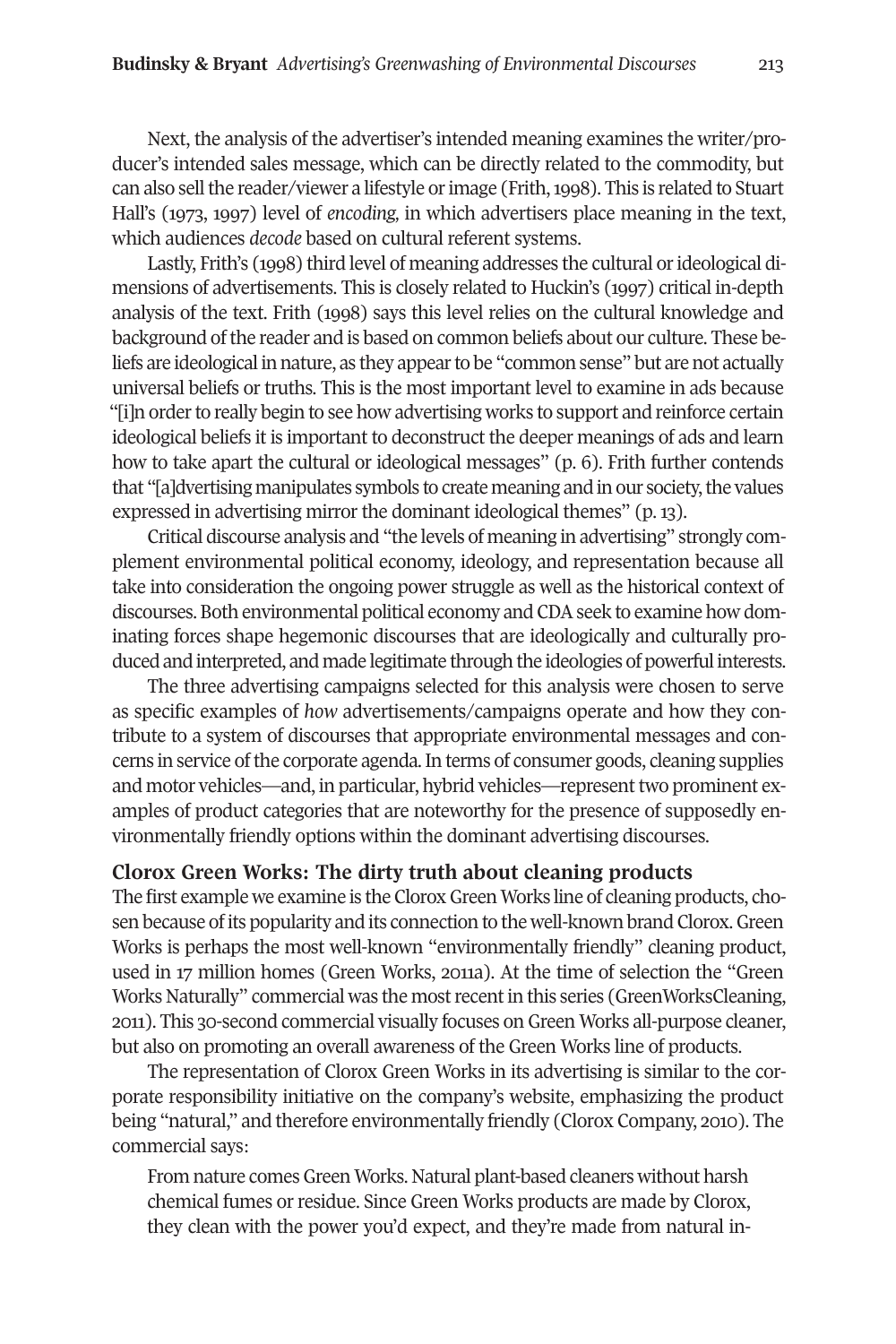gredients. Now there's new Green Works natural dishwashing liquid. It removes grease and baked-on food, leaving your dishes clean and shiny. Green Works, naturally. (GreenWorksCleaning, 2011)

At the surface level of analysis (Frith, 1998), we see a commercial for Green Works all-purpose cleaner and dishwashing liquid that shows a mother and son going about their daily routine and shows how they implement Green Works products into their daily life. The commercial also explains how the product works to remove baked-on food and shows its effectiveness in comparison with anotherleading brand in a side-byside shot of both products (GreenWorksCleaning, 2011). At the level of the advertiser's intended meaning (Frith, 1998), and what Huckin (1997) calls reading the text as a whole, the general analysis derived from this commercial is that Clorox Green Works products are connected or in touch with nature. The ad intends to show that these products are safer for consumers, their families, and the environment because they are "all natural." The commercial persuades the reader/viewer to believe these products are better than other cleaners because they are tough on dirt without using harsh chemicals. The mother is using Green Works products to clean the kitchen while the son is working on schoolwork; one discourse presented in this commercial therefore seems to be that if you wish to keep your family safe and healthy, you should use these products.

The ad foregrounds the concepts of natural, powerful, and clean, but backgrounds and omits the larger societal issues such as health, safety, and mass consumption. Similarly, there is an ideological foregrounding of certain values by promoting and legitimating the interests of certain groups as dominant social powers (Eagleton, 1991). Further, this example illustrates the omission of the larger societal or collective issues involved; while omission is a common aspect of how advertising operates, it is important to acknowledge and understand how this function contributes to the system of discourses that reinforce corporate ideologies.

This ad for Clorox Green Works commits the greenwashing sin of vagueness by claiming that the product is made with "natural" ingredients, without ever naming the ingredients used. The sin of vagueness contends that a product's claims are "so poorly defined or broad thatits real meaning is likely to be misunderstood by the consumer" (TerraChoice, 2009). After we did further research on the company's website, we found that many of the Green Works product ingredients are actually safe for consumers (Green Works, 2011b); however, several ingredients are synthetically produced, such as sodium lauryl sulphate (SLS), dyes, and a petrochemical preservative (Vasil, 2009). Although there is not enough evidence to indicate that SLS causes cancer, it is a known skin irritant and is associated with skin-related problems (Pierre-Louis, 2012).

The presupposition (Huckin, 1997) taking place in this advertisement is that many natural products are not as effective as chemical products, but the message is that Green Works products are as strong as other chemical cleaners. However, this message glosses over the idea that people can make their own cleaners from household ingredients (e.g., baking soda, vinegar, lemon juice) that are naturally derived and exist outside the consumer system of branded products. Capitalist ideology and advertising discourses have appropriated the idea of cleaning with chemicals and corporate products as the only way to be "truly clean."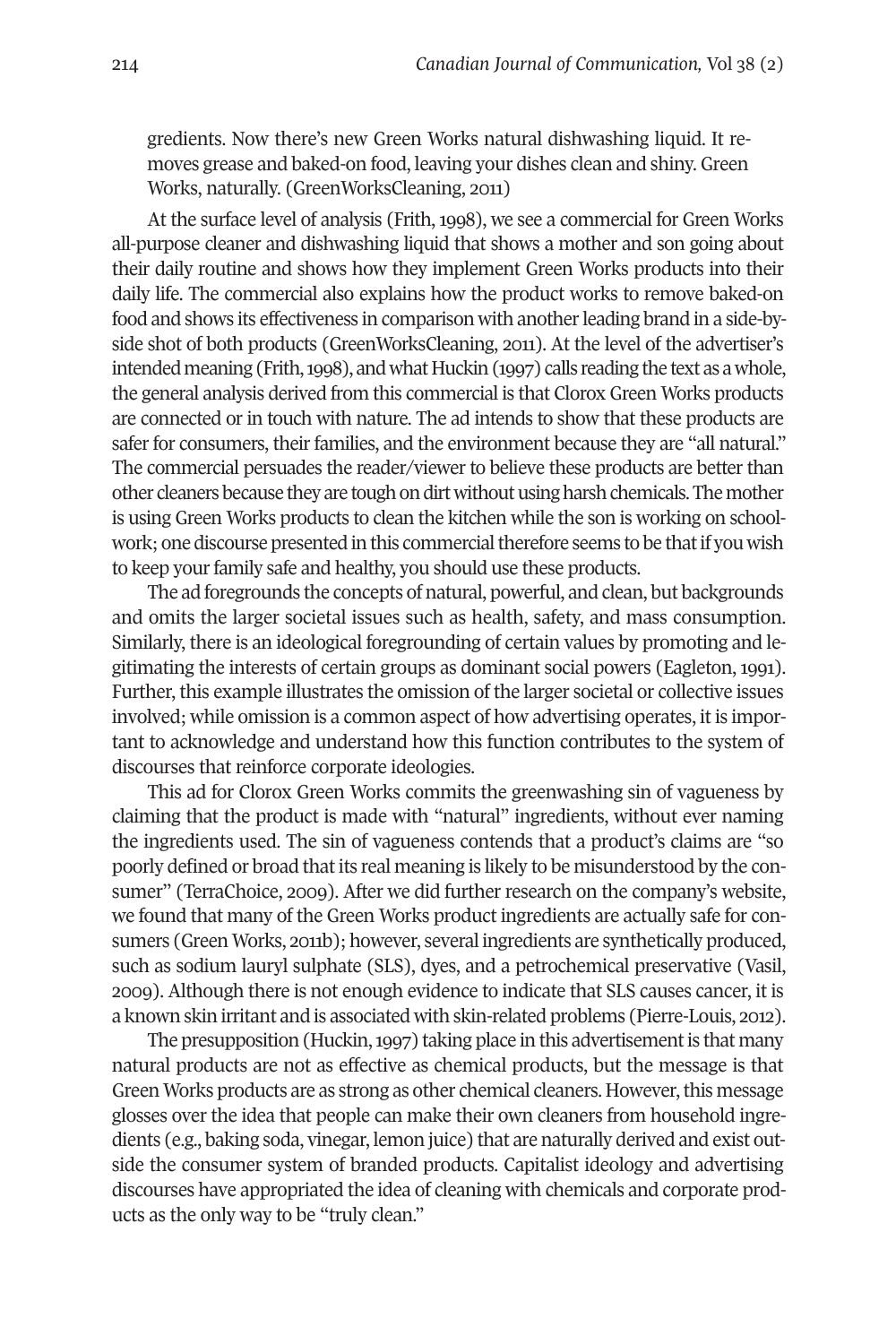In examining the language use, when the commercial says Clorox Green Works products "clean with the power you'd expect" (GreenWorksCleaning, 2011), it presupposes (Huckin, 1997) that the consumer has previously used Clorox cleaners and believes them to be effective. Further, the text is presented as good for nature and good for one's family. However, this text contains more than one style of discourse, as it promotes both a friendly typical register while at the same time emphasizing the authority and expertise oftheCloroxCompany.Huckin(1997) says these discursive differences canbe exploited to manipulate the reader/viewer. The statement "Since Green Works products are made by Clorox,they clean with the power you'd expect" (GreenWorksCleaning, 2011) asserts authority and places Clorox in the role of expert, which can deter consumers from questioning these statements.

When examining the language used in this ad, the concepts of "nature," "natural," "naturally," and "Clorox" are all topicalized, which is a type of foregrounding at the sentence level (Huckin,1997). In fact, all but two sentences mention the above concepts, while the other two briefly explain how the product works to remove grease.

In this example, Clorox is seen as the agent, initiating actions by creating these green products, and thus exerting power. The reader/viewer, however, is not just a passive recipient in their role as patient—they must purchase these green products in order for change to be made. Commodity fetishism (Edgar & Sedgwick, 2002) is relevant here, as the writer/producer is investing these green products with qualities not inherent in the products themselves, such as the ability to enact social change.

At the words and phrases level (Huckin, 1997), the word "natural(ly)" connotes that these products are better for you and your family, are safer, and are better for the environment. An informal register with a low degree of technicality is used, as often seen in advertisements that serve to attract an audience with a broad range of understanding. And lastly, the modality, which refers to "the tone of statements as regards their degree of certitude and authority" (Huckin, 1997, p. 8), is indicative through phrases such as "they clean with the power you'd expect" (GreenWorksCleaning, 2011). The modality reports the product's abilities in a factual tone with no trace of uncertainty, to provide the overall effect that there is no question these products are made "naturally" and clean to the consumer's standards. At Frith's (1998) level of cultural and ideological meanings, we see how advertising discourses function to naturalize capitalist ideologies and monopolize cultural life to a point where "[t]here is no space left for different types of discussion, no space at the center of the society where alternative values could be expressed" (Jhally, 2000, p. 5).

The visual elements play a significant role in contributing to the greenwashing of this product. The advertisement begins with a close-up of a flower in a meadow. As the camera pans out, a petal from the flower floats away. The camera follows the petal, which floats through a window into the kitchen of a typical suburban home and lands on a bottle of Clorox Green Works all-purpose cleaner. A woman picks up the cleaner and uses it to clean her stove. Other frames in this ad include a shot of the Green Works products against a white background, surrounded by fruits such as oranges, lemons, and coconuts. The fruits fade out and are replaced with other Green Works products. The ad never discusses the ingredients used in the product and only says they are "natural," which connects this thought to the images of the fruit.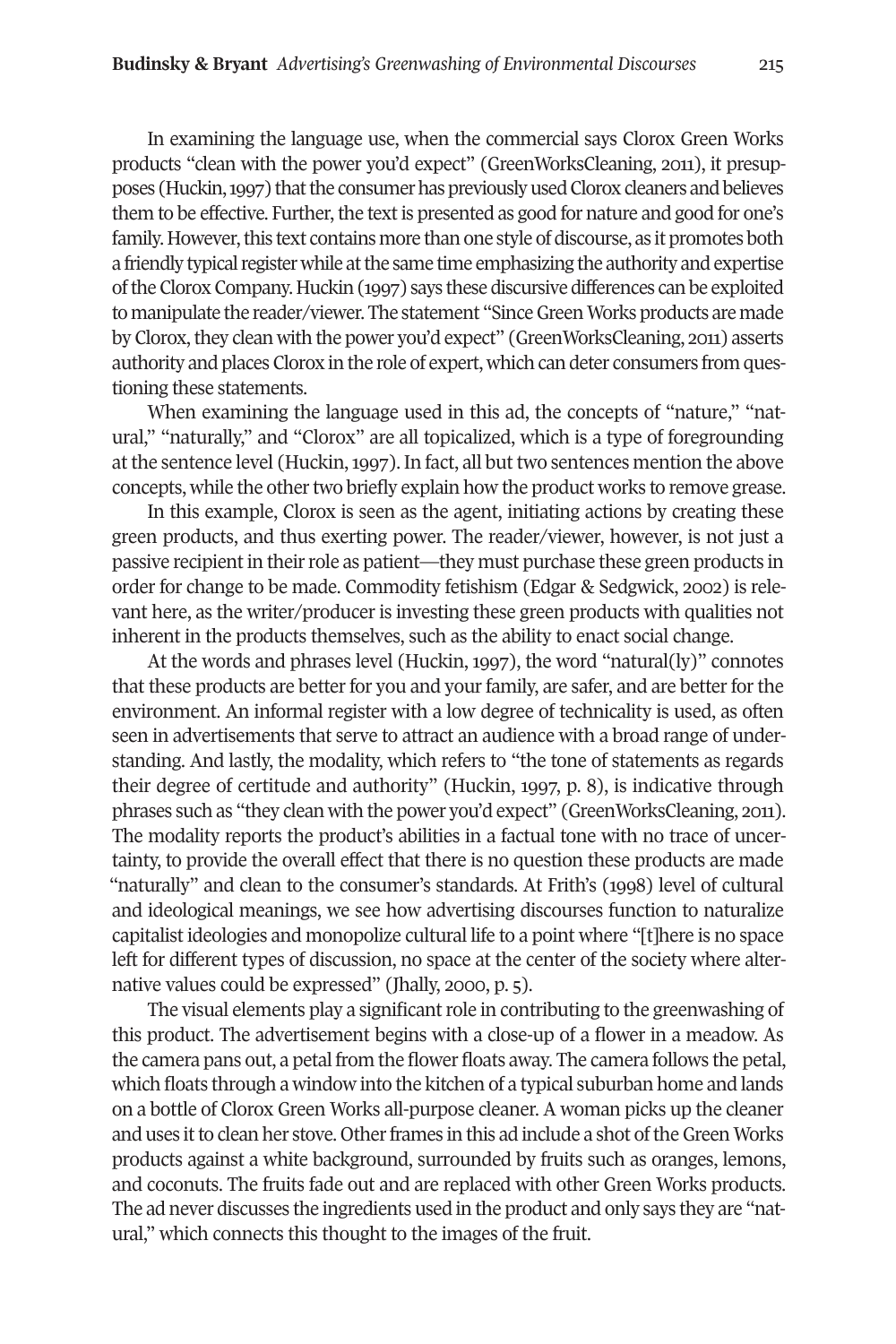Another element that is noteworthy in this ad is the bright, appealing colours. Vibrant primary colours such as yellow and green are contrasted against clean white surfaces. The composition seems to attempt to appeal particularly to a female audience by using floral/feminine imagery. At Frith's (1998) ideological level of meaning, this ties into a marketing strategy aimed at females that reinforces stereotypical gender ideologies by placing women in domestic roles such as cooking and cleaning. This stereotypical genderideology is reinforced on the company's website, which is directed toward mothers and states, "We knew that moms like us were looking for ways to live a more natural lifestyle—and we made it our mission to help them achieve this goal" (Green Works, 2011b).

We should note that Clorox Green Works as a brand actually lived up to some of its claims of earth-friendliness, and when tested against other "green" all-purpose cleaners, was given a four out of five rating forits effectiveness (Vasil, 2009).Although the products contain some ingredients that are not earth-friendly, such as sodium lauryl sulphate, dyes, and petrochemical preservatives, they passed testing by the Organic Consumers Association and were supported by the Sierra Club (Vasil, 2009).

However, the key issue is not only the actual makeup of the product but, more fundamentally, the brand's overall contribution to shaping environmental discourses. Although the Clorox Green Works line seems to be fairly environmentally friendly, the Clorox Company is still a major producer of chemical cleaners—products that contribute to the overall degradation ofthe natural environment. Some environmentalists would argue against supporting a company whose products are responsible for the use of caustic chemicals, while others would say that buying "green" products from a company like Clorox encourages other big companies to offer environmentally sustainable products (Vasil, 2009).

One problematic aspect of the Green Works brand is the deliberate division of these products from their chemical counterparts at Clorox. For example, Clorox has completely separate websites for its chemical products and Green Works products. This seems to show an intentional division in its target marketing groups. Ratherthan including Green Works as part of its overall line of products, Clorox separates the "green" ideology to target a specific market. If Green Works products are as tough on dirt as are their chemical products, then Clorox could begin to completely transition into an environmentally friendly line and make their chemical line obsolete.

However, natural cleaning products can cost as much as 100 percent more to make than regular cleaners (Casper, 2011). Green Works products range in price from \$2.99 to \$3.59, which makes them as affordable as their chemical counterparts (Casper, 2011). This seems to point to lower profit margins for Clorox on the sales of their Green Works line, which indicates that the traditional products are likely subsidizing the Green Works line. This may explain why Clorox has not transitioned to a solely environmentally friendly line of products, and reinforces our argument that neoliberal/capitalist ideologies have appropriated the idea of environmentalism to support corporate priorities, such as the "greening" of one's image, without ever intending to bring more eco-friendly products meaningfully into the mainstream.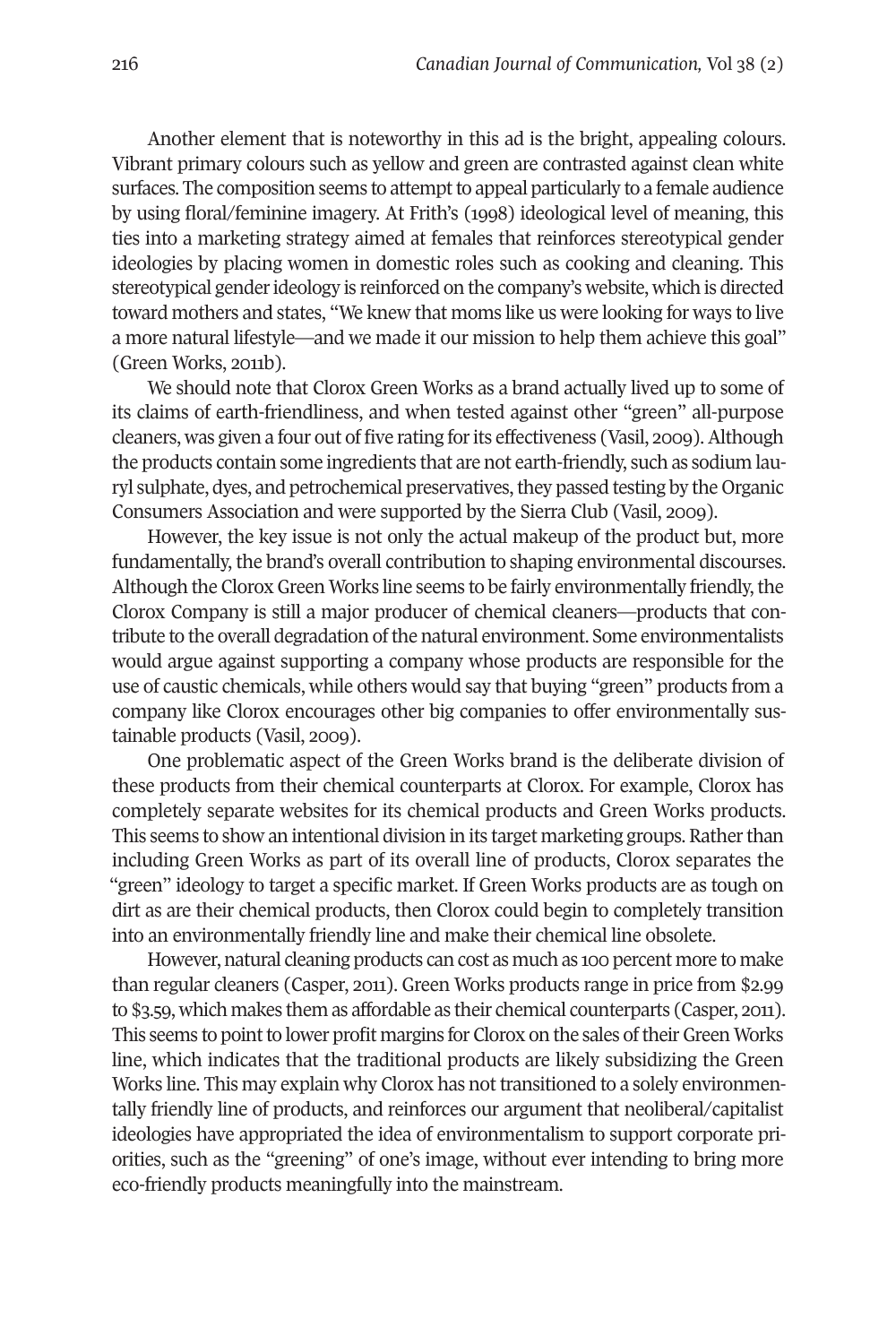# **Car culture and our dependence on the private vehicle**

In general, the discourses of personal vehicle use and driving are naturalized in many vehicle advertisements. This is especially problematic when in the United States alone, personal vehicles account for five percent of the world's total carbon emissions, which are a major contributor to climate change (Fuller, 2008). A theme found in many car commercials claiming the car's environmental efficiency is its ability to create harmony between humans, nature, and machine. However, driving is damaging to the Earth from the removal of green space to create paved roads, to the production and distribution of cars, to the emissions produced by personal vehicle use, through to the disposal of vehicles at the end of their use.

The overuse of personal vehicles is clearly evident, demonstrated by the fact that the average fuel consumption rose by thirteen percent between 1987 and 2004 (Suzuki & Taylor, 2009). According to Statistics Canada, there are more than 26 million registered vehicles for only 21 million licensed Canadian drivers (Transport Canada, 2011). Also, Transport Canada boasts that "Canada has nearly 900,000 kilometres of road enough to circle the globe 22 times" (para. 1). The capitalist discourses that surround personal vehicle use achieve legitimacy through the device of universalizing and "eternalizing" themselves, which conditions individuals to see these discourses as inevitable and without alternative. Eagleton (1991) discusses how these time and space–specific values and interests are projected as the values of all humanity (p. 56). Since these discourses are naturalized, corporations can convincingly represent their products as if there were no alternative.

## *Vehicle example 1: The Ford Escape Hybrid*

In a 2007 advertisement for the Ford Escape Hybrid, first broadcast during Super Bowl XLI, it is evident that Ford is obviously attempting to target the vehicle to greenminded consumers, claiming the car's efficiency and the ease with which the consumer can transform their daily driving habits into "green" ones. The commercial features Kermit the Frog singing his well-known song "It's Not Easy Being Green." The commercial says:

[Kermit the Frog (sung):] "It's not that easy being green / Having to spend each day the color of the leaves / When I think it could be nicer being red, or yellow or gold / It's not that easy being green." [(spoken):] "Hmmm, I guess it *is* easy being green." [Voice-over:] "The 36-mile-per-gallon Ford Escape Hybrid." (Chiezou, 2007)

Examining this text as a typical reader first (Frith, 1998; Huckin, 1997), we find that the key theme emphasized is how difficult it is to be "green" but how easy it is to be a "green" consumer. The visual imagery shows Kermit the Frog struggling to be "green" by riding a bike down a bumpy mountain trail, kayaking down whitewater rapids, rock climbing to the top of a cliff, and finally peeking through some bushes to find the Ford Escape Hybrid and stating, "Hmm, I guess it *is* easy being green" (Chiezou, 2007). This suggests that a person does not have to go to great lengths to change their daily habits (by riding their bike, et cetera) to be environmentally friendly, but can achieve this by purchasing "green" products. The commercial empowers the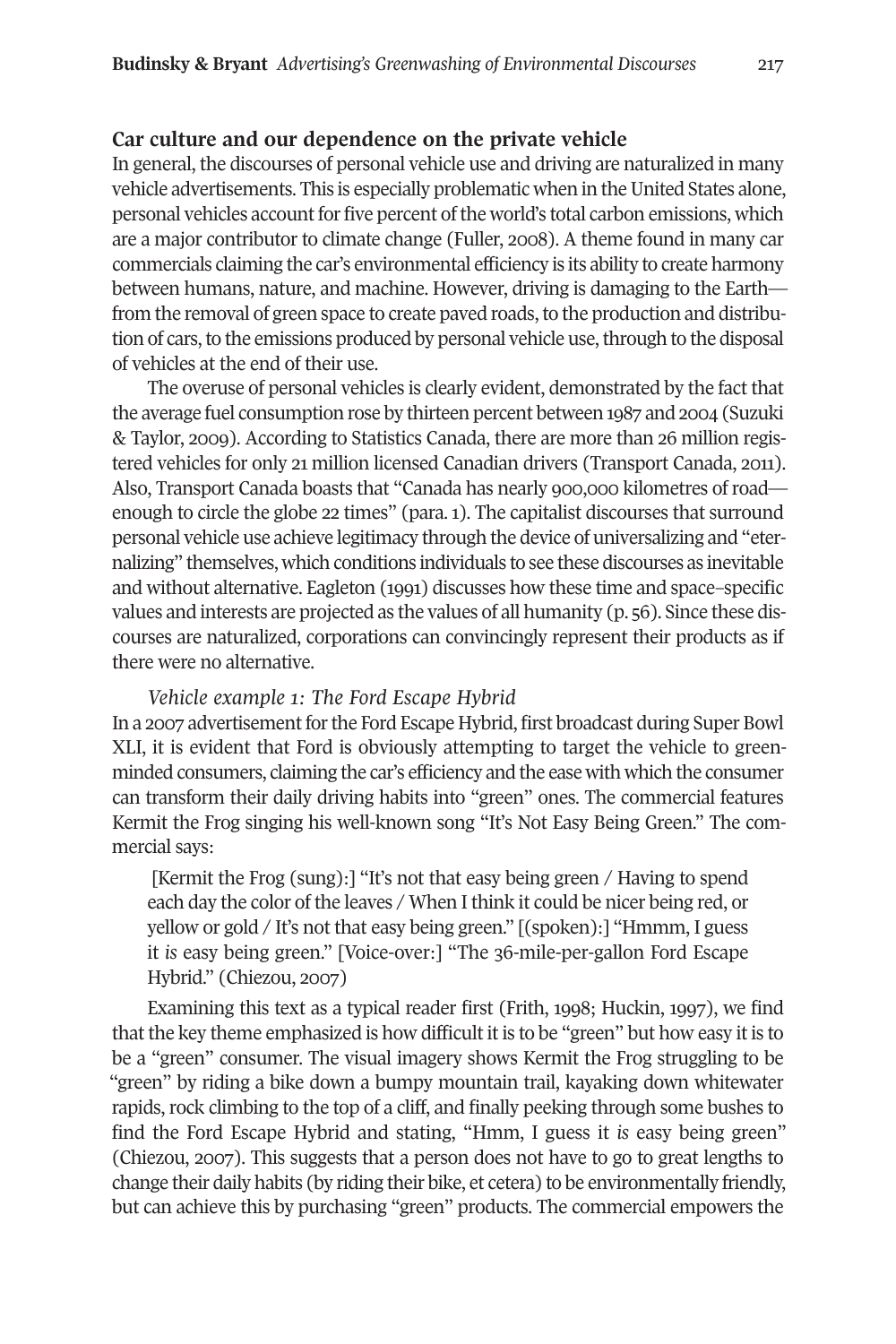reader/viewer by offering an easy/manageable solution to becoming "green" by merely purchasing a Ford Escape Hybrid. According to this ad, we do not have to change the way we live to make a change in the environment. If we purchase Ford products—in this case, the Ford Escape Hybrid—we will be contributing to this change without having to change our lifestyle or our transportation habits.

After stepping back from this ad and critically examining the text as a whole (Huckin, 1997) and the cultural and ideological meaning (Frith, 1998), we see that in this representation, capitalist discourses are naturalized and several sins of greenwashing are occur. This commercial suggests that our personal decisions can have negative effects on the Earth by showing Kermit in various situations where he is struggling to change his habits to "go green"; however, it completely ignores any discourse around the impact that the automotive industry—from the assembly line to oil extraction to fuel emissions—has on the Earth. The ad does this is because the discourses of driving have become normalized in capitalist society, and we no longer question these actions as contributing to the larger environmental problems we face.

In our society, personal vehicle use is seen as a necessity rather than a privilege. An approach that incorporates environmental political economy reminds us that in order to make a real impact on the Earth, we need to question the way we live and act to make significant changes (Foster, 2000, 2002). This privileged attitude can also relate to the disconnect that exists between humans and nature, and the need to begin to factor the environment into all things (Menzies, 1999; Suzuki, 2010a**;** Suzuki & Taylor, 2009).Also,this advertisement highlights the individual's responsibility (Jhally, 2000; Rogers, 2007; Wallism, 2010), rather than the corporate responsibility of Ford in changing its production practices, or the government as regulators, and even further the collective responsibility of society to re-examine our current values and beliefs regarding the environment. Another problem not addressed by offering hybrid vehicles as a solution to other less fuel-efficient cars is that many drivers erode the fuel-efficiency gains of hybrid vehicles by driving more, therefore, increasing their overall consumption (Pierre-Louis, 2012).

The text's advertising genre (Huckin,1997) is evident through the juxtaposition of the benefit of the commodity product compared to a lifestyle without that product. It stresses the word "easy" in order to appeal to the consumer's daily lifestyle habits. It stirs up a call to action from the consumer by saying that it is easy to be "green" if they only purchase the Ford Escape Hybrid—because it gets 36 miles per gallon fuel efficiency. The images are particularly effective at engaging the viewer, because they offer a connection to nature that may not be easily accessible in the everyday experience of urbanites. This "exotic" experience is highlighted as something to strive for, and the Ford Escape Hybrid is presented as a vehicle that can bring the consumer closer to nature.

The backgrounding and omission (Huckin, 1997) in this ad are very important. Omission occurs in that the commercial does not discuss any of the collective environmental problems we as humans are experiencing or the larger societal questions related to why we might need more efficient modes of transportation, but merely says thatif you own the Ford Escape Hybrid, "I guess it*is* easy being green" (Chiezou, 2007). The message contributes to a system of discourses that both naturalize driving and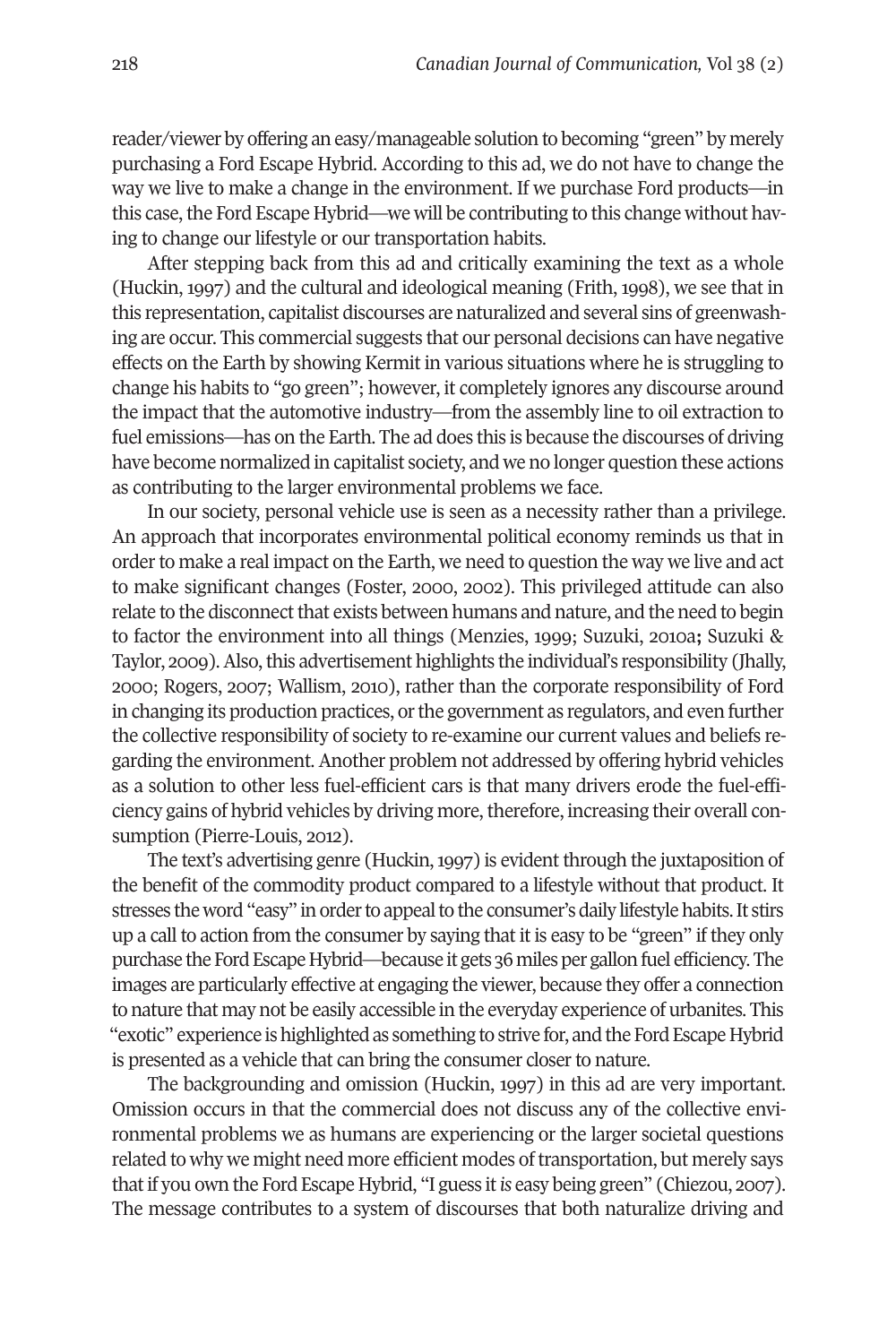support the corporate agenda.

There is also a lot of presupposition taking place in this advertisement, which functions to encourage us to take certain ideas for granted (Huckin,1997). This ad definitely normalizes the discourses of personal vehicle use and driving as the easiest or most efficient mode of transportation. It also normalizes the idea of green consumption as a way to change the world, as if there were no other alternative (Huckin, 1997). Normalizing and universalizing is another function of capitalist ideology, because corporations have realized the potential of green capitalism to make them *seem* socially responsible, while at the same time still making large profits (Kahn, 2009; Rogers, 2007). Once again, the omissions and presuppositions we are highlighting provide *specific* examples of just how individual advertisements/campaigns contribute to an overall*system* of discourses that obfuscate environmental issues and support the neoliberal agenda.

When we critically examine the language in this representation, we observe that the advertisement uses the phrase "It's not that easy being green" in combination with images of Kermit struggling while using alternative modes of transportation (biking, kayaking, et cetera) that have no carbon footprint (Chiezou, 2007). This is in contrast with the image of Kermit standing next to the Ford Escape Hybrid, giggling, and saying, "Hmm, I guess it *is* easy being green" (Chiezou, 2007). Ford is presented as helping the consumer who has a hectic lifestyle and also contributing to saving the planet.

As with most advertisements, the visual elements play a key role in the overall effect of the commercial. At the surface level (Frith, 1998), the commercial begins with a sequence of Kermit the Frog riding a bike down a bumpy mountain path, making sounds that imply he is struggling to keep from falling. The second sequence shows Kermit kayaking down whitewater rapids, letting out a frightened cry. Kermit then rock climbs up a steep cliff, looking down to the ground below with a terrified expression. The last sequence shows Kermit peeking through a bush, to find the Ford Escape Hybrid in a clearing. He peers in the driver's side window, and walks around the vehicle until he finds the hybrid logo on the rear hatchback, to which he says, "Hmm, I guess it *is* easy being green" and proceeds to giggle (Chiezou, 2007). The last shot during the voice-over is of the blue Ford logo transforming into a new green logo. At the advertiser's intended level of meaning (Frith, 1998), these images have a strong emotional effect because they are beautiful, pure images of nature that make us feel connected to it and in turn to the Ford vehicle.

### *Vehicle example 2: The Toyota Prius*

Almost 141,000 units of the Toyota Prius were sold in the United States in 2010, accounting for 51 percent of hybrid electric vehicle (HEV) sales (U.S. Department of Energy, 2011). Peaking in sales in 2007, the Prius sold 181,221 vehicles, making up 51 percent of the HEV sales that year (U.S. Department of Energy, 2011). As of 2008, over 11,051 units were sold in Canada, and more than one million were sold worldwide (Hamilton, 2008). To date, the Prius continues to be the best-selling vehicle in its class of hybrid mid-sized sedans (U.S. Department of Energy, 2011).

The advertising discourses represented in the Toyota Prius ad are an excellent example of green marketing at its most powerful. At the surface level of examination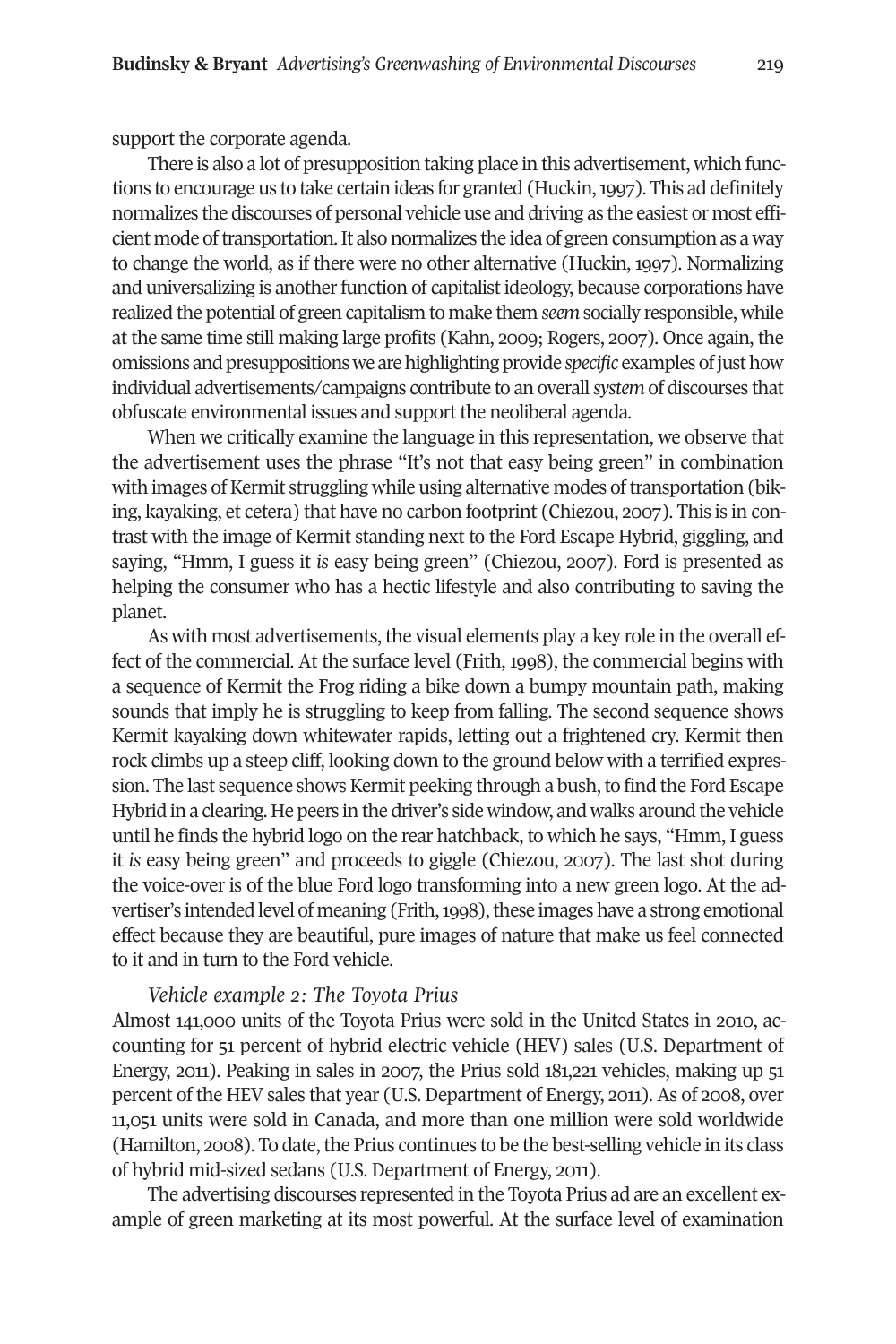(Frith, 1998), the commercial begins with a cheerful song with the lyrics "There's a reason for the sunshine sky / There's a reason why I'm feeling so high / Must be the season / So let your love fly / Let your love go"<sup>2</sup> (ToyotaUSA, 2009a). The dialogue in the commercial says, "You get more power and more space. The world gets fewer smogforming emissions. The third-generation Prius—it's harmony between man [*sic*], nature, and machine" (ToyotaUSA, 2009a).

However, even with a high efficiency rating in comparison to other cars and a corporate social responsibility initiative touting the company's image as environmentally friendly, Toyota opposed a fuel standards bill in the U.S. Congress that would impose more stringent minimum fuel mileage requirements (Miller, 2007). This hands-off approach is part of a neoliberal paradigm that opposes governmentregulation ofthe private sector. Companies such as Toyota claim environmentally friendly corporate responsibility and continue to market their products as "earth-friendly" and "green," but oppose any regulation that would assure citizens of their products' claims.

Looking at the text as a whole (Huckin, 1997) and the cultural/ideological meanings (Frith,1998), we can see a discourse representing the harmony between humans, nature, and machine. This is problematic because although the Prius seems to be more fuel-efficient than similar cars, the ad still naturalizes the idea of green capitalism and consumption as a way to save the environment. It creates a false sense of harmony through the use ofthe language and imagery of humans dressed as things from nature, when in reality cars are only leading to further destruction of the Earth, no matter how "environmentally friendly" they claim to be. This sort of advertising discourse functions ideologically, since the discourses of green capitalism are naturalized, whereby we see "false or deceptive beliefs as arising from the material structure of society as a whole" (Eagleton, 1991, p. 30). It is in capitalism's best interest to continue promoting the consumption of vehicles, regardless of the implications for our environment.

With respect to omission (Huckin,1997), the initial "Harmony" commercial never really explains or addresses how the Toyota Prius is environmentally friendly. Later commercials, "Solar" and "MPG," address the solar-panel cooling function and the milesper-gallon rating that the car gets. Even in these later commercials, the environmental features are never fully explained. The "Solar" commercial says, "What if we could use the sun to help keep us cool? Solar-powered ventilation. To help cool you. Available on the third-generation Prius—it's harmony between man [*sic*], nature, and machine" (Hayden, 2011). Further, the "MPG" commercial says, "It gives the world fewer smogforming emissions. It gives you a 50-mile-per-gallon rating. The third-generation Prius it's harmony between man [*sic*], nature, and machine" (CopperTunes2010, 2010).

Like the Ford Escape Hybrid advertisement, this commercial series is framed as a narrative of the harmony between humans, nature, and machine. At the ideological level of meaning (Frith, 1998), it portrays the perspective that we can live harmoniously with nature without changing our daily habits, such as excessive driving, by merely purchasing green products such as the Toyota Prius. However, an environmental political economy approach asserts that we must question the very basis of the capitalist system and the destruction it has on the Earth through the commodification of our natural resources (Foster, 2010; Kovel, 2007, 2010). By using the term "harmony," these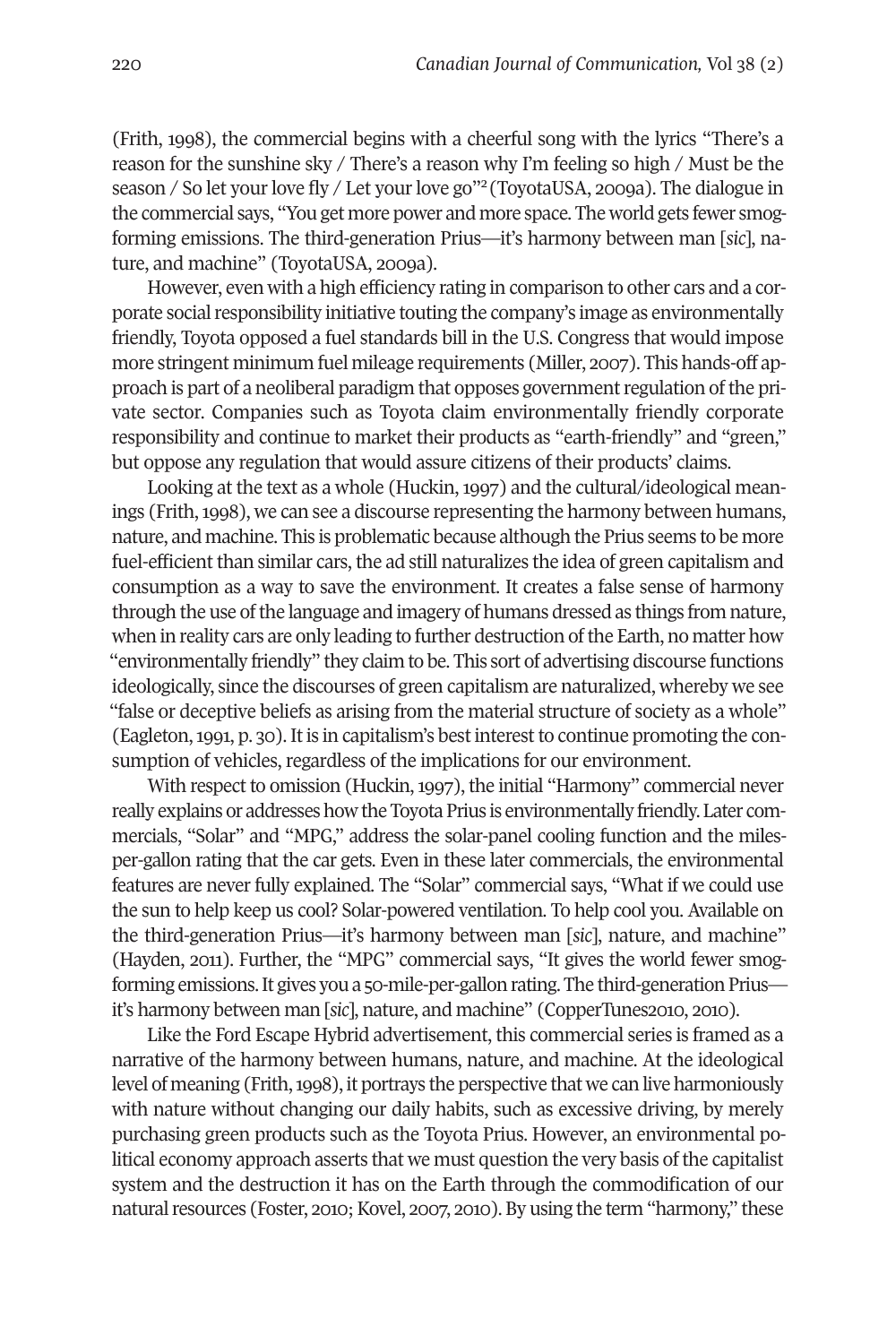commercials ignore the role that cars and driving have in the ongoing destruction of the Earth. They do this because under green capitalism, environmentalism is ideologically tethered to the capitalist system, and ideology serves to promote and legitimate the interests of dominant groups (Eagleton, 1991).

With respect to presupposition (Huckin, 1997), the language in the text places the words "you," and "the world," as the grammatical subjects of the sentences. This works to foreground these concepts and "[i]n choosing what to put in the topic position, writers create a perspective, or slant, that influences the reader's perception" (Huckin,1997, p. 6).In the "Harmony" commercial Toyota is given status as the agent, initiating action by implementing the innovative technologies found in the Prius.

Presupposition also occurs in the sentences "You get more power and more space" and "The world gets fewer smog-forming emissions" (ToyotaUSA, 2009a), because the ad does not mention what the power, space, or fewer emissions is relative to—it assumes that the vehicle the person is currently driving is not powerful, is small, and causes a lot of smog emissions. By using the observations "You get" and "The world gets," the ad suggests that we all get what we want in the Prius, without making sacrifices. This suggestion is very similar to the discourses presented in the Ford Escape Hybrid commercial. This language also contributes to the greenwashing sin of "no proof" and the sin of "vagueness," because nowhere does the ad orthe Toyota website elaborate on how much smog-forming emissions are reduced, nor does the ad explain what this statement really means. Also, interactive features on the Toyota website demonstrate the environmental features of the Prius, but do not adequately explain how the features work or why they are environmentally friendly compared to other cars without those features (Toyota Canada, 2011).

The "Harmony" commercial's visual imagery is designed using human beings dressed as parts of nature—a very unusual ad in its creative style. As the Prius moves through the scene, the people (as represented components of nature) come to life. This is definitely not a typical car commercial. The artistic components and textures of the human landscape are used to elicit a "feel-good" emotion from the viewer. Humans are dressed in elaborate costumes to represent every component in the scene, including the grass, clouds, trees, water, bridges, et cetera. Through carefully planned choreography, hundreds of people move together in sequence to signify the parts of nature they are meant to represent as "real." The blue-screen special effects and the literal personification of Nature make the parts come together to truly appear as natural and in harmony.

A video clip showing "The Making of the Prius 'Harmony' TV commercial" is very useful to help understand the advertiser's intended meaning (Frith, 1998) and motivations behind the making of this commercial series. The dialogue explains the reasoning and intent behind the Prius commercials. Creative director Andrew Christou states, "We wanted to put the Prius in a world that was exclusively made out of people; really capturing the harmony between man [*sic*], nature, and machine—we're all connected" (ToyotaUSA, 2009).

## *Some general issues related to the vehicle ads*

Fordism, as an approach to production, completely changed the way we produce cars as well as other commodities. With a focus on technology and the role of the machine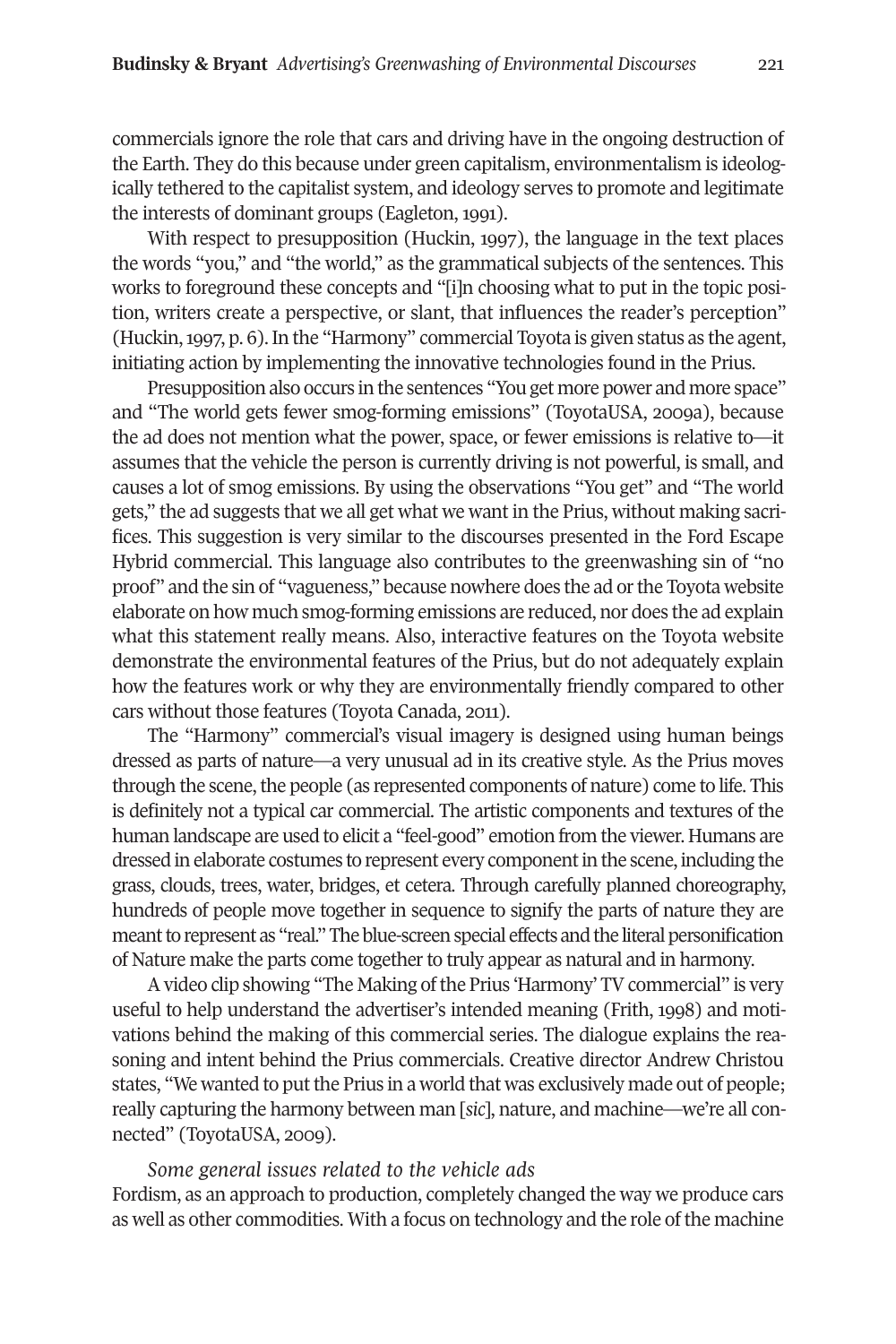in the assembly of products, society experienced the alienation of humans from their labour. There is also now a disjuncture within the product itself, since parts are made in various places and shipped to one location to be assembled. This global Fordism poses tremendous environmental challenges due to the fuel consumption and pollution related to the shipping of parts and goods around the planet.

With respect to production issues, the British-based car show *Top Gear* argues that to make the Prius as economical as possible, the environmental damage caused in the production of the Prius battery is actually far worse than that caused by a Land Rover Discovery (Wilman, 2008). A special nickel mined in Canada is used to make the battery. From Canada this nickel is shipped to Europe, where it is refined, then sent to China, where it is turned into a foam, and lastly sent to Japan, where it is put into the battery and into the car (Wilman, 2008).

The Impact Lab (2007) further claims<sup>3</sup> that the energy required to build and drive a Prius exceeds that of a Hummer by 50 percent.Also problematic is the environmental damage caused by the plant that mines and smelts the nickel for the battery. The Impact Lab claims that "this plant has caused so much environmental damage to the surrounding environment that NASA has used the 'dead zone' around the plant to test moon rovers" and that "[t]he area around the plant is devoid of any life for miles" (Impact Lab, 2007, para. 9).

However, the Pacific Institute, a non-partisan research institute<sup>4</sup> that works to advance environmental protection, economic development, and social equity, has published its own report that claims the *Dust to Dust* report is based on "faulty methods of analysis, untenable assumptions, selective use and presentation of data, and a complete lack of peer review" (Gleick, 2007, p. 1). The institute argues that the *Dust* to *Dust* data is flawed mainly because of the low lifetime miles credited to the Prius (Gleick, 2007), which makes it seem as if the Prius would last a third of the expected miles compared to a Hummer. However, the institute does not deny the aforementioned production process of the Prius battery, only claims that this process is not as environmentally damaging as the overall use of a Hummer.

The question of the overall implications of extraction, production, distribution, use, and disposal of a product is a complex one (and beyond the scope of this article). However, whatthis debate highlights is the importance of discourses in shaping knowledge and the way environmental discourses are appropriated to fit the needs of the producers. A typical reader/viewer would not be aware of the environmental implications of the Prius.

The Toyota Prius example shows that it is difficult to take into consideration the global impact of the product as a whole. This seems to be the case with many products that claim to be environmentally friendly. Advertising reinforces this type of short-term thinking by constantly promoting the present and "does not encourage us to think beyond the immediacy of present sensual experience" (Jhally, 2000, p. 7). Rather, the system ofdiscoursespromotedinadvertising reinforces environmental stereotypes andcapitalist ideology by offering the solution of consumption as a way of saving the environment.

While both the Ford Escape and the Prius vehicles may be fairly environmentally friendly in comparison to similar non-hybrid vehicles, the discourses represented in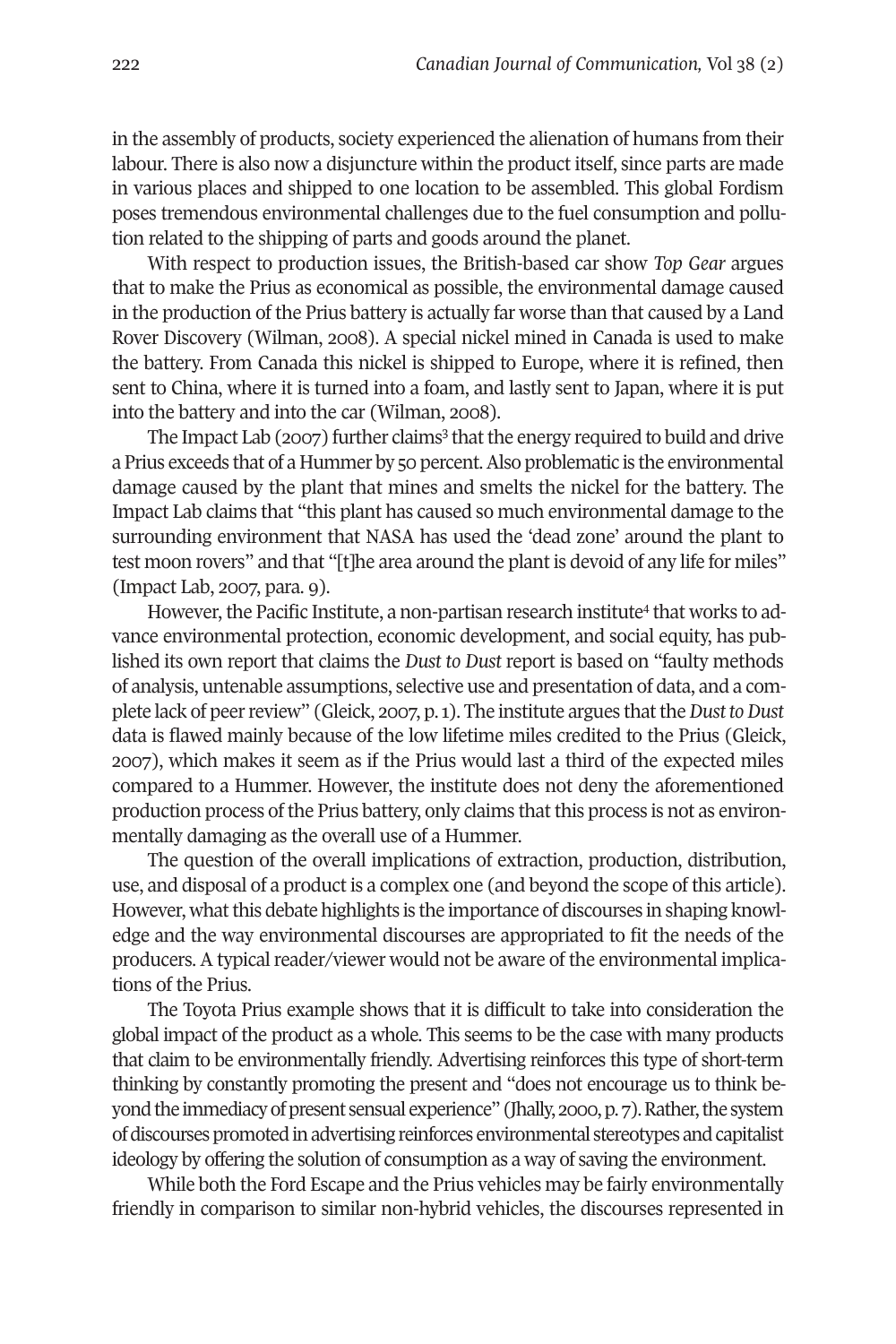these commercials obfuscate the damaging effects that personal vehicle use and driving have on our environment. Whereas environmental damage shows that we have become far too dependent on our personal vehicles and that our obsession with the private automobile is unsustainable (Suzuki, 1994, 2010b).

## **Conclusion**

The existing system of advertising discourses is important to the neoliberal agenda in that these discourses encourage individualism, greed, and consumption, all of which undermine collective social issues, such as those related to the environment. We have analyzed particular examples of advertisements/campaigns in order to highlight the ways in which environmental messages and ideas are appropriated and used to obfuscate these important issues.

Our analysis focuses on the role of some of the key players in the green commerce movement. The Clorox brand is founded upon caustic chemical cleaners that use ingredients that are damaging to the environment, human health, or both. It would be possible for Clorox to recognize this problem and transition to a completely environmentally friendly line. However, it is evident through th**e** separation of the regular Clorox and Green Works brands that the Clorox company is primarily interested in *appearing* green, rather than changing its overall practices, arguably because "green" products are more expensive to make and would therefore reduce the company's profits. The discourses presented in the Clorox Green Works advertisement serve to reinforce the corporate responsibility initiative claimed by Clorox, by presenting the products as "all-natural" and therefore clean and safe. This is problematic, however**,** because Green Works products do use some chemical ingredients and therefore are not "all-natural." Also, the emphasis on the natural state of the Earth as "clean" tells viewers we need to be clean to be natural.

The vehicle ads analyzed herein help to demonstrate how our obsession with the private automobile is unsustainable. The Ford Escape Hybrid ad is importantto examine because it was the first vehicle to combine features of an SUV with hybrid technology. This example connects the corporate discourses of environmentalism to the lifestyle and status associated with SUVs in our culture. Our analysis of this ad shows the contradictions that exist in the representation of SUVs, such as the language and visual imagery used to show a connection of humans to nature, versus the actual effect that SUVs have on our planet. The Ford Company, and more broadly the automotive industry, contributes significantly to the world's carbon footprint. This is problematic because Ford attempts to appear green in the public eye while using greenwashing to serve corporate interests.

At first glance, the Toyota Prius seems to meet all of its environmental claims and appears to be a truly environmentally friendly car. However, the discourses of driving (as in most car commercials) are still naturalized in the Prius ads and presented as if there were no other alternative. In addition, some research indicates that the environmental impact of the production of the Prius battery is particularly environmentally harmful. This further reinforces the way that capitalist ideology, promoted through advertising discourses, urges consumers to think of commodities only in their present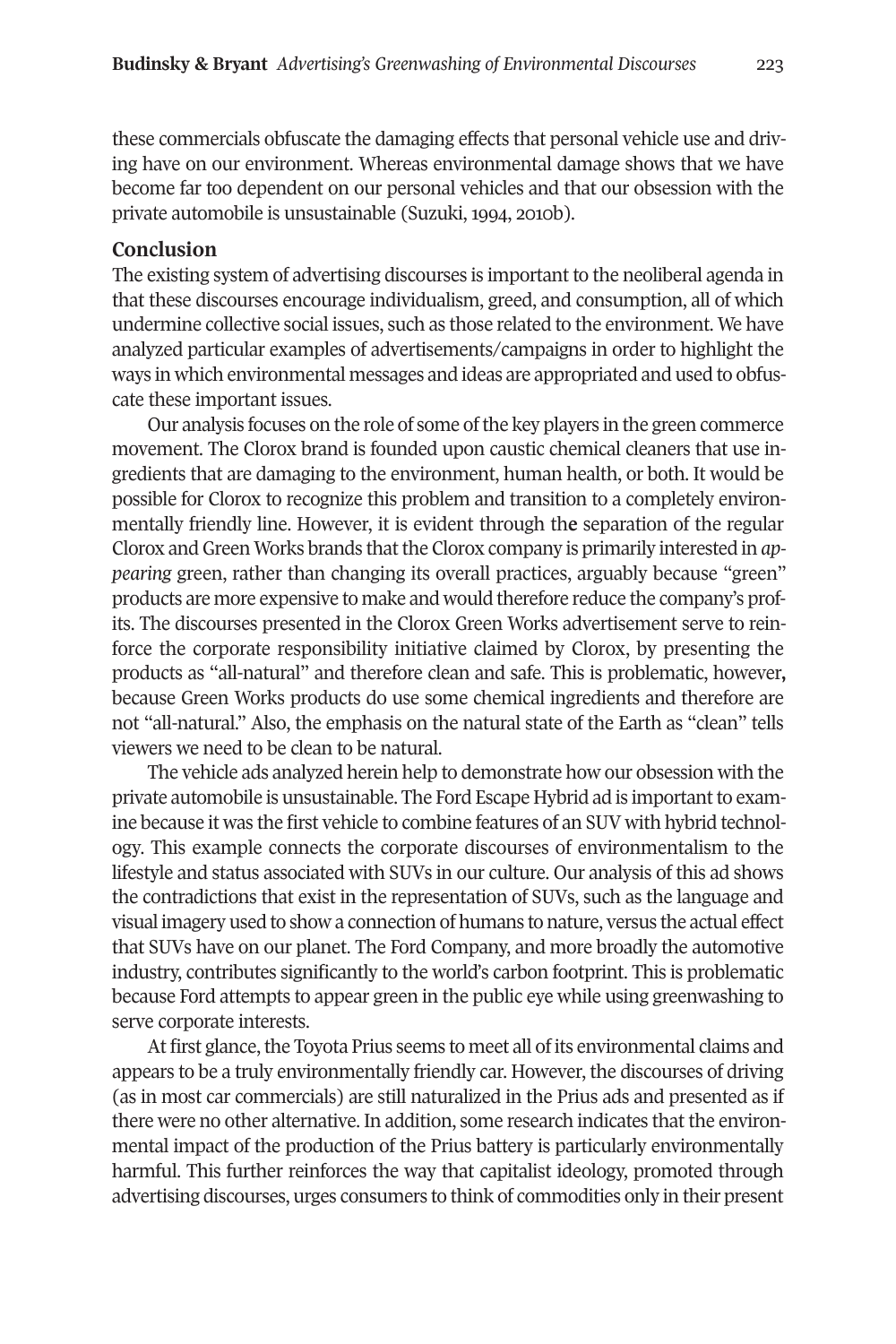state, with no regard for the effects of extraction, production, distribution, consumption, and disposal.

It is evident that people do believe change is important, given that 90 percent of Canadians have made some move toward being more environmentally friendly (Vasil, 2009). Green consumerism is not in itself destructive, since there are *some* things we must purchase and consume in everyday life. However, green consumerism is not the final answer. Paired with purchasing truly green products is the need to drastically reduce our overall consumption and to implement alternative forms of transportation.

We need to recognize how the overall system of advertising and other corporate discourses operate to betterunderstand theways inwhichindividual advertisements/campaigns serve to support the neoliberal agenda. This agenda has important implications for our understandings of the state of the environment and our behaviours and choices related to nature.

### **Notes**

1. *Agent* refers to the person carrying out the action, where *patient* refers to the participant in the situation upon whom the action is carried out.

2. The tune is a cover of the 1976 song "Let Your Love Flow," sung by the Bellamy Brothers.

3. Based on a report titled *Dust to Dust: The Energy Cost of New Vehicles from Concept to Disposal*, by CNW Marketing Research (Spinella, 2007).

4. Although it has the same name, this not the Pacific Institute affiliated with the Fraser Institute.

### **References**

- Casper, K. (2011). The Clorox Green Works story. *Love to know*. URL: [http://greenliving.lovetoknow](http://greenliving.lovetoknow.com/Clorox_Green_Works) [.com/Clorox\\_Green\\_Works](http://greenliving.lovetoknow.com/Clorox_Green_Works) [November 15, 2011].
- Chiezou. (2007, December 12). *Ford Escape Kermit commercial* [Video file]. URL: [http://www](http://www.youtube.com/watch?v=oMNECJpUepQ) [.youtube.com/watch?v=oMNECJpUepQ](http://www.youtube.com/watch?v=oMNECJpUepQ) [April 21, 2011].
- TheCloroxCompany. (2010).*Corporate responsibility*. URL:<http://www.cloroxcsr.com/> [March11, 2011]. CopperTunes2010. (2010, April 23). 2010 Toyota Prius "MPG" commercial, spec music [Video file]. URL: <http://www.youtube.com/watch?v=hh-gbPLRKIk> [April 13, 2011].
- Eagleton, T. (1991). *Ideology: An introduction*. New York: Verso.
- Edgar, A. & Sedgwick, P. (2002). *Cultural theory: The key concepts*. New York: Routledge.
- Fairclough, N. (1989). *Language and power*. London & New York: Longman.
- Fairclough, N. (2003). Critical discourse analysis as a method in social science research. In R. Wodak & M. Meyer (Eds.), *Me*t*hods of critical discourse analysis* (pp.121–138). Thousand Oaks: Sage Publications.
- Foster, J.B. (2000). *Marx's ecology: Materialism and nature*. New York: Monthly Review Press.
- Foster, J.B. (2002). *Ecology against capitalism*. New York: Monthly Review Press.
- Foster, J.B. (2010). Why ecological revolution. *Monthly Review*, *61*(8). URL: [http://monthlyreview](http://monthlyreview.org/2010/01/01/why-ecological-revolution) [.org/2010/01/01/why-ecological-revolution](http://monthlyreview.org/2010/01/01/why-ecological-revolution) [March 10, 2011].
- Frith, K. (1998). Undressing the ad: Reading culture in advertising. In K. Frith (Ed.), *Undressing the ad: Reading culture in advertising* (pp. 1–17). New York: Peter Lang.
- Fromm, E. (1955). *The sane society*. New York: Routledge.
- Fuller, J. (2008, Feb 27). Do car commercials greenwash? *HowStuffWorks.com*. URL: [http://auto.how](http://auto.howstuffworks.com/buying-selling/auto-manufacturers-greenwash.htm)[stuffworks.com/buying-selling/auto-manufacturers-greenwash.htm](http://auto.howstuffworks.com/buying-selling/auto-manufacturers-greenwash.htm) [April 2, 2011].
- Gleick, P. (2007, May). Hummer versus Prius: "Dust to Dust" report misleads the media and public with bad science. *Pacific Institute*. URL: [http://www.pacinst.org/topics/integrity\\_of\\_science](http://www.pacinst.org/topics/integrity_of_science/case_studies/hummer_versus_prius.html) [/case\\_studies/hummer\\_versus\\_prius.html](http://www.pacinst.org/topics/integrity_of_science/case_studies/hummer_versus_prius.html) [April 9, 2011].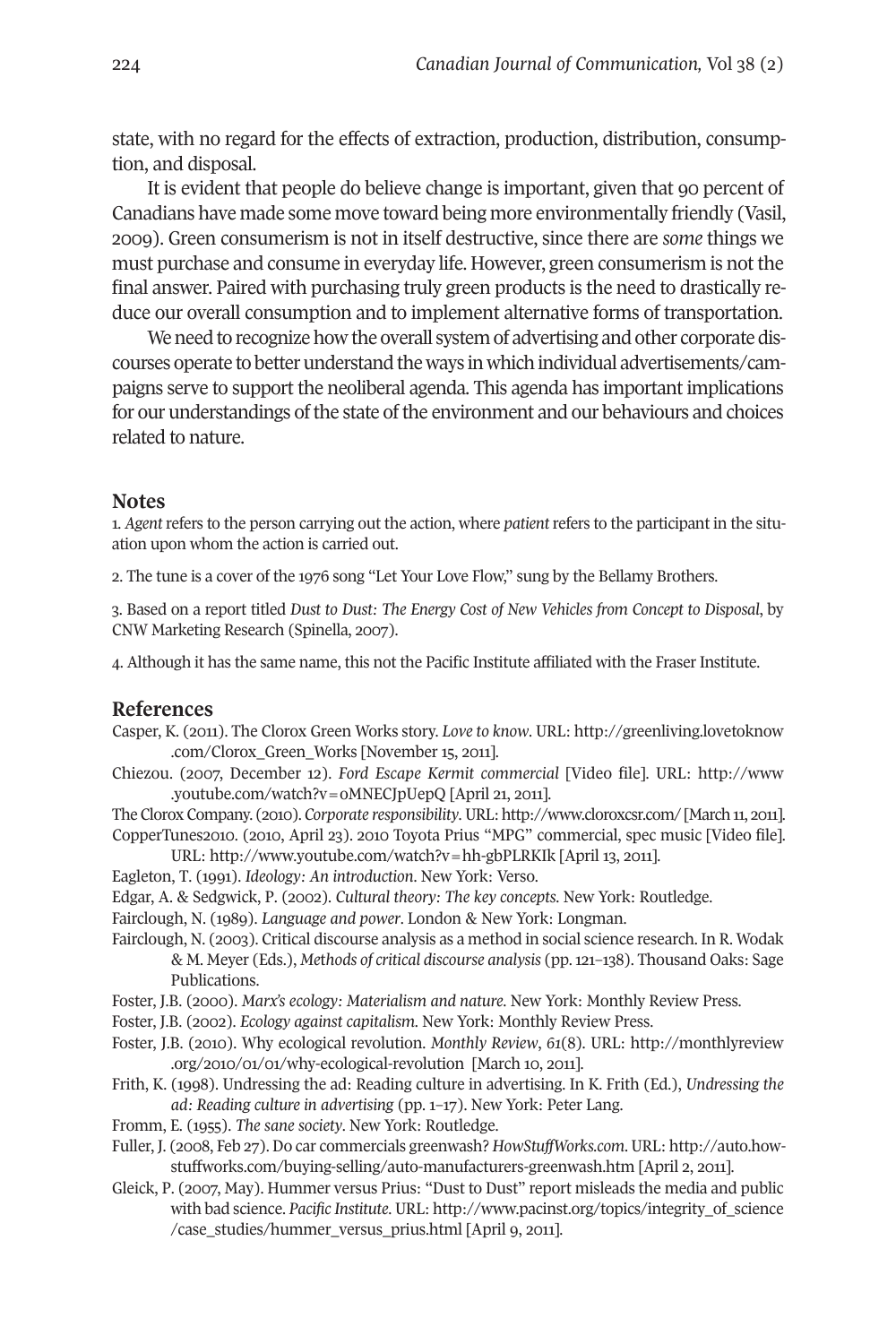- Green Works. (2011a). *Going green: Cleaners & green living/why natural*. URL: [http://www](http://www.greenworkscleaners.com/why-natural/) [.greenworkscleaners.com/why-natural/](http://www.greenworkscleaners.com/why-natural/) [March 14, 2011].
- Green Works. (2011b). *Where green meets clean.* URL: [http://www.greenworkscleaners.com/products](http://www.greenworkscleaners.com/products/ingredients/) [/ingredients/](http://www.greenworkscleaners.com/products/ingredients/) [March 14, 2011].
- GreenWorksCleaning. (2011, January 29). *Clorox GreenWorks commercial* [Video file]. URL[:http://www](http://www.youtube.com/watch?v=fpTDV1W-6ts&feature=plcp) [.youtube.com/watch?v=fpTDV1W-6ts&feature=plcp](http://www.youtube.com/watch?v=fpTDV1W-6ts&feature=plcp) [March 15, 2011].
- Hall, S. (1973). *Encoding and decoding in the television discourse*. Birmingham, England: Centre for Contemporary Cultural Studies.
- Hall, S. (1997). *Representation: Cultural representations and signifying practices.* London: Sage.
- Hamilton, D. (2008, May 15). Toyota Prius tops one million global sales. *Financial Post*. URL: [http://](http://network.nationalpost.com/np/blogs/fpposted/archive/2008/05/15/toyota-prius-tops-one-million-global-sales.aspx) [network.nationalpost.com/np/blogs/fpposted/archive/2008/05/15/toyota-prius-tops-one](http://network.nationalpost.com/np/blogs/fpposted/archive/2008/05/15/toyota-prius-tops-one-million-global-sales.aspx)[million-global-sales.aspx](http://network.nationalpost.com/np/blogs/fpposted/archive/2008/05/15/toyota-prius-tops-one-million-global-sales.aspx) [April 17, 2011].
- Hayden, P. (2011, February 23). 2010 Toyota Prius solar TV commercial [Video file]. URL: [http://](http://www.youtube.com/watch?v=9XtVNsZRAFg) [www.youtube.com/watch?v=9XtVNsZRAFg](http://www.youtube.com/watch?v=9XtVNsZRAFg) [April 19, 2011].
- Huckin, T.N. (1997). Critical discourse analysis. In T.Miller (Ed.), *Functional Approaches to Written Text*. URL: [http://eca.state.gov/education/engteaching/pubs/BR/functionalsec3\\_6.htm](http://eca.state.gov/education/engteaching/pubs/BR/functionalsec3_6.htm) [March 1, 2011].
- Impact Lab. (2007, March). Prius outdoes Hummer in environmental damage. *Impact Lab: Science and Technology News*. URL: [http://www.impactlab.net/2007/03/14/prius-outdoes-hummer](http://www.impactlab.net/2007/03/14/prius-outdoes-hummer-in-environmental-damage/) [-in-environmental-damage/](http://www.impactlab.net/2007/03/14/prius-outdoes-hummer-in-environmental-damage/) [April 17, 2011].
- Jhally, S. (2000). *Advertising at the edge of the apocalypse*. Department of Communication: University of Massachusetts at Amherst.
- Kahn, R. (2009). Producing crisis: Green consumerism as an ecopedagogical issue. In J. Sandlin & P. McLaren (Eds.), *Critical pedagogies of consumption: Living and learning in the shadow of the "shopocalypse"* (pp. 47–57). New York: Routledge.
- Kassiola, J. (Ed). (2003). *Explorationsin environmental political theory: Thinking about what we value*. New York: M.E. Sharpe.
- Kovel, J. (2007). *The enemy of nature: The end of capitalism orthe end of the world?* Halifax: Fernwood Publishing.
- Kovel, J. (2010). Ecosocialism as holistic earth care: Redefining our role as environmental agents. *Canadian Dimension*, *44*(5), 14–17.
- Laufer, W. (2003). Social accountability and corporate greenwash.*Journal of Business Ethics, 43*, 253–261.
- Lubbers, E. (Ed.). (2002). *Battling big business: Countering greenwash, infiltration and other forms of corporate bullying*. Monroe: Common Courage Press.
- Menzies, H. (1999). Technological time and infertility. *Canadian Woman Studies*, *18*(4), 69–74.
- Miller, S. (2007, November 5). Green Toyota ads launch in a hostile environment.
- *Brandweek*. URL: [http://www.brandweek.com/bw/news/recent\\_display.jsp?vnu\\_content\\_id](http://www.brandweek.com/bw/news/recent_display.jsp?vnu_content_id=1003668303) [=1003668303](http://www.brandweek.com/bw/news/recent_display.jsp?vnu_content_id=1003668303) [April 7, 2011].
- Mosco, V. (2009). *The political economy of communication, 2nd edition.* London: Sage Publications.
- Pierre-Louis, K. (2012). *Greenwashed: Why we can't buy our way to a green planet*. New York: Ig Publishing.
- Rogers, H. (2007). Garbage capitalism's green commerce. In L. Panitch & C. Leys (Eds.), *Coming to terms with nature*, (pp. 231–253). Monmouth: Merlin Press.
- Spinella, A. (2007). Dust to dust: The energy cost of new vehicles from concept to disposal, the nontechnical report. *CNW Market Research Inc*. URL: [http://www.cnwmr.com/nssfolder](http://www.cnwmr.com/nssfolder/automotiveenergy/DUST%20PDF%20VERSION.pdf) [/automotiveenergy/DUST%20PDF%20VERSION.pdf](http://www.cnwmr.com/nssfolder/automotiveenergy/DUST%20PDF%20VERSION.pdf) [April 17, 2011].
- Suzuki, D. (1994). *Time to change*. Vancouver: D&M Publishers Inc.
- Suzuki,D. (2010a). *The legacy:An elder's vision for oursustainable future*.Vancouver:D&M Publishers Inc.
- Suzuki, D. (with Moola, F. (2010b). Our obsession with private automobiles is unsustainable. *David Suzuki Foundation – Science Matters*. URL: [http://www.davidsuzuki.org/blogs/science](http://www.davidsuzuki.org/blogs/science-matters/2010/09/our-obsession-with-private-automobiles-is-unsustainable/) [-matters/2010/09/our-obsession-with-private-automobiles-is-unsustainable/](http://www.davidsuzuki.org/blogs/science-matters/2010/09/our-obsession-with-private-automobiles-is-unsustainable/) [March 12, 2011].
- Suzuki, D. & Taylor, R.T. (2009). *The big picture: Reflections on science, humanity, and a quickly changing planet.* Vancouver: D&M Publishers Inc.